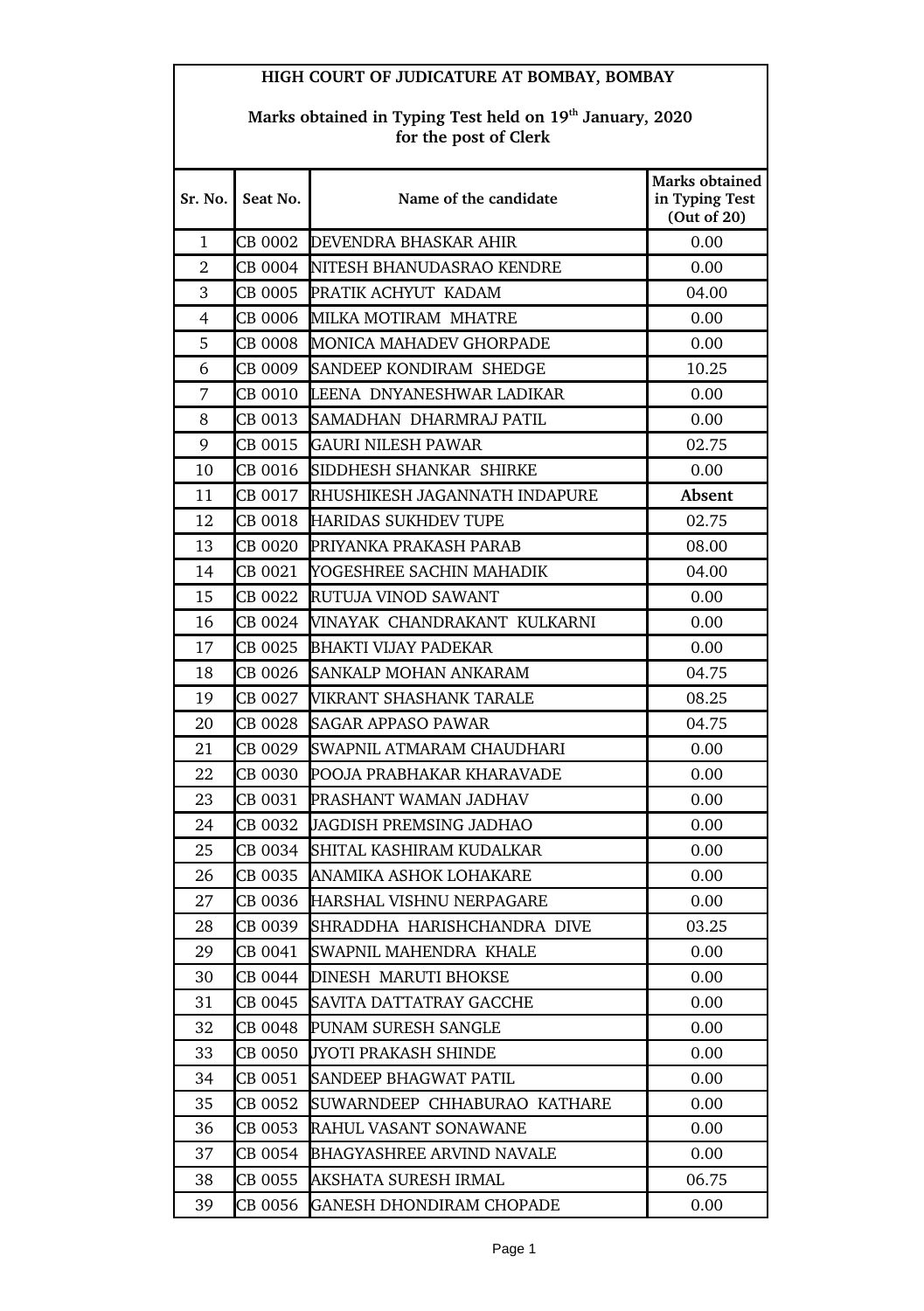| 40 |         | CB 0058 BHAKTI KASHINATH MULUK          | 18.25 |
|----|---------|-----------------------------------------|-------|
| 41 |         | CB 0059 PANDURANG ANKUSHRAO MAGAR       | 0.00  |
| 42 |         | CB 0061 DEEPIKA KISHOR JINGARE          | 01.50 |
| 43 | CB 0062 | RAJASHRI HARSHAD PATEL                  | 0.00  |
| 44 | CB 0063 | PRIYANKA ASHOK GAMARE                   | 03.00 |
| 45 |         | CB 0064 SWAPNIL GANANAN BAYASKAR        | 02.25 |
| 46 |         | CB 0066 SUPRIYA SURESH PARAB            | 13.00 |
| 47 |         | ICB 0067 IPOOJA PRADEEP SAWANT          | 0.00  |
| 48 | CB 0068 | TRUPTI SADANAND SAWANT                  | 0.00  |
| 49 | CB 0069 | <b>SACHIN ASHOK SHIKHARE</b>            | 09.00 |
| 50 |         | CB 0072 VAIBHAV YASHWANT SAYAJI         | 03.00 |
| 51 |         | CB 0074 SHUBHAM BHASKARRAO KULKARNI     | 0.00  |
| 52 | CB 0075 | POURNIMA HEMRAJ WASNIK                  | 0.00  |
| 53 |         | ICB 0078 WIPUL MAHESH MAHYAVANHI        | 0.00  |
| 54 |         | CB 0079 ASVITA MADHUKAR KAMBLE          | 0.00  |
| 55 |         | CB 0080 MANOJ GOVINDRAO BARAPATRE       | 0.00  |
| 56 | CB 0081 | AMAR MALLAPPA KOLI                      | 04.00 |
| 57 |         | <b>CB 0082 PRAJAKTA SUBHASH BHATKAR</b> | 0.00  |
| 58 | CB 0083 | VINAYAK PRAKASH TELI                    | 03.75 |
| 59 | CB 0085 | <b>JYOTI SANKET THAKUR</b>              | 15.75 |
| 60 |         | CB 0086 GANESH RAMCHANDRA MANE          | 09.50 |
| 61 | CB 0087 | ANKITA ASHOK SAWANT                     | 04.75 |
| 62 | CB 0088 | <b>SANJAY SUDAM PAIKRAO</b>             | 04.25 |
| 63 | CB 0089 | REKHA HARIBHAU PARJANE                  | 0.00  |
| 64 |         | CB 0090 MAHESH BHARAT GAVALI            | 01.25 |
| 65 |         | ICB 0093 IPARESH PRADIP KUYABA          | 0.00  |
| 66 |         | CB 0094 RUPESH GOPAL AHIRE              | 0.00  |
| 67 | CB 0095 | RAJU SHANKAR PAWAR                      | 0.00  |
| 68 | CB 0097 | PRIYAVANDA MANSING KONDUSKAR            | 0.00  |
| 69 |         | CB 0098 DEEPALI BAPU AGALE              | 0.00  |
| 70 | CB 0099 | AKSHAY SUNIL VATNEVAKIL                 | 0.00  |
| 71 | CB 0100 | <b>JAGDISH DOMAJI DAHAT</b>             | 0.00  |
| 72 | CB 0101 | NITIN RATAN GORE                        | 0.00  |
| 73 | CB 0102 | PRIYA GUNAJI SAWANT                     | 0.00  |
| 74 | CB 0103 | NIRMESH RAMPYARELAL PRAJAPATI           | 0.00  |
| 75 | CB 0106 | GAURAV BHAURAM JADHAV                   | 0.00  |
| 76 | CB 0109 | <b>GAJANAN RUDRAPPA SWAMI</b>           | 0.00  |
| 77 | CB 0110 | KOMAL KRISHNA JOGADANKAR                | 14.50 |
| 78 | CB 0111 | AARIF SHABBIR TADAVI                    | 0.00  |
| 79 | CB 0114 | ASHWINI BHAGWAN MORE                    | 0.00  |
| 80 | CB 0115 | NILESH GOVINDRAO WANJARI                | 05.00 |
| 81 | CB 0116 | DIPIKA SANJIV DALVI                     | 0.00  |
| 82 | CB 0117 | RAMESHWAR SUDAM KAKDE                   | 0.00  |
| 83 | CB 0119 | <b>CHETAN UTTAM SATPUTE</b>             | 06.25 |
| 84 | CB 0120 | SUVARNA RAJENDRA PATIL                  | 0.00  |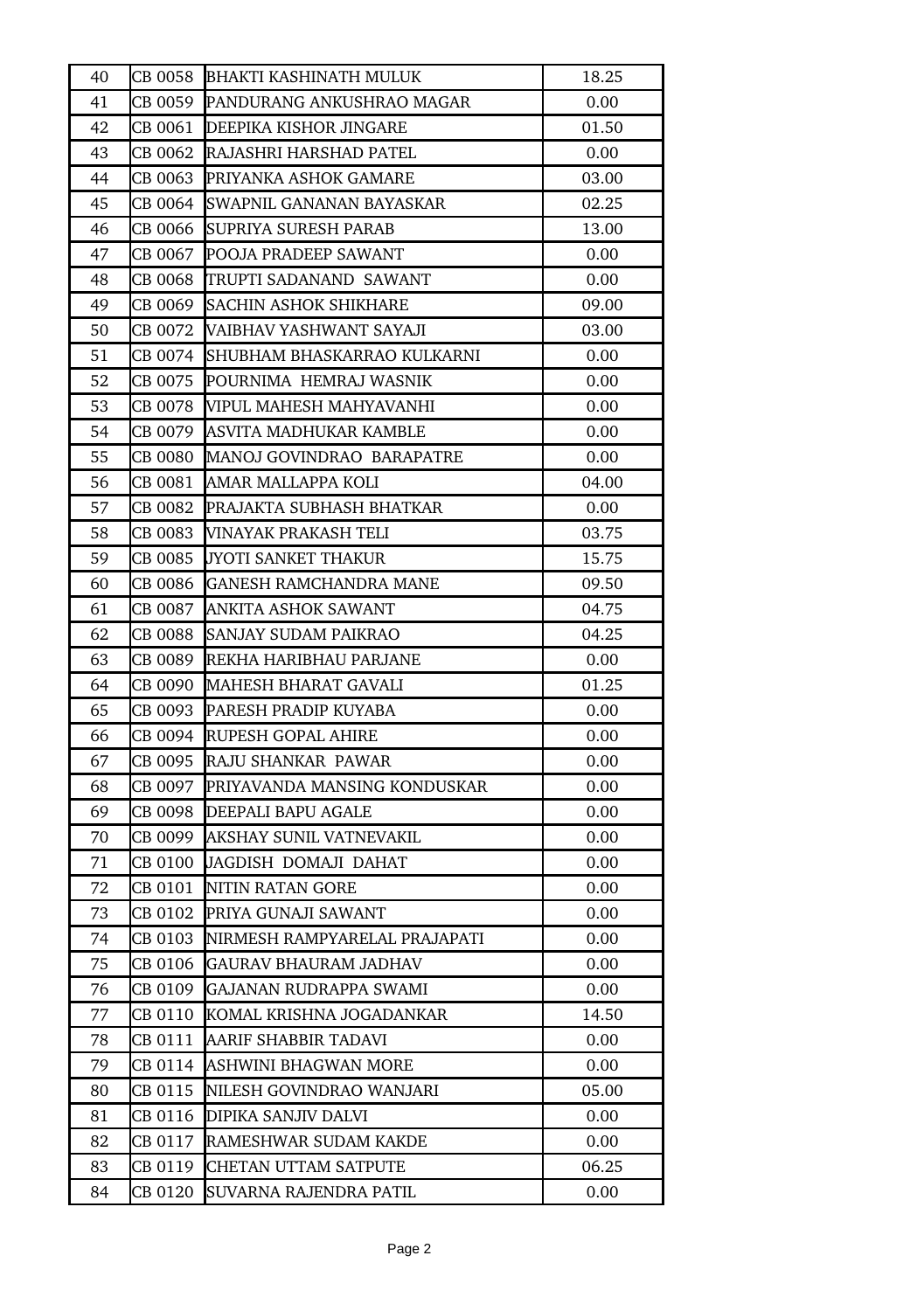| 85  |         | CB 0121 NILESH BALIRAM VIRLE        | 0.00   |
|-----|---------|-------------------------------------|--------|
| 86  |         | CB 0123 ANIL TEJRAO DAMODHAR        | 06.50  |
| 87  |         | CB 0124 MOHANISH PRAKASH MALAP      | 0.00   |
| 88  | CB 0125 | <b>HARSHADA VIJAY APTE</b>          | 04.00  |
| 89  |         | CB 0126 ATUL ABHIMAN KHAIRNAR       | 04.25  |
| 90  |         | CB 0127 TEJASHREE DASHRATH PATIL    | 14.75  |
| 91  |         | CB 0128 SHREEKANT HARIBHAU SOMAJWAR | 08.25  |
| 92  | CB 0129 | <b>RATIKA RAVINDRA VHORTIKAR</b>    | 0.00   |
| 93  | CB 0130 | SADANAND MALLIKARJUN DHADKE         | 02.00  |
| 94  | CB 0133 | <b>ATISH SUKHADEO DHONE</b>         | 06.75  |
| 95  |         | CB 0134 RASHTRAPAL GAUTAM BHAGAT    | 09.00  |
| 96  |         | CB 0135 BHARTI GANPATI GURUNULE     | 08.00  |
| 97  | CB 0136 | SHRADDHA NAVNIT DHOTE               | 0.00   |
| 98  | CB 0137 | SONALI DARSHAN JADHAV               | 0.00   |
| 99  | CB 0138 | <b>YUVRAJ UDERAM BISANDARE</b>      | 0.00   |
| 100 |         | CB 0140 PRACHI VINOD GOLATKAR       | 01.00  |
| 101 | CB 0142 | <b>DIPAK ANANDA JADHAV</b>          | 0.00   |
| 102 |         | CB 0143 PAYAL BIPIN SURYAVANSHI     | 15.25  |
| 103 |         | CB 0145 REWATI DNYANARATNA JADHAV   | 0.00   |
| 104 |         | CB 0146 SARLA EKNATH GADEKAR        | 0.00   |
| 105 |         | CB 0147 SANDESH BALU SHINDE         | 0.00   |
| 106 | CB 0148 | SHIVRAJ MUNJAJI SONWALE             | 03.25  |
| 107 |         | CB 0149 ATUL SURESH JADHAV          | 03.00  |
| 108 |         | CB 0150 RAVI SHIVAJIRAO KALE        | 0.00   |
| 109 |         | CB 0151 DEVENDRA VIJAYRAO NAXANE    | 0.00   |
| 110 |         | CB 0153 WIKRAM KRISHNAKANT PATIL    | 0.00   |
| 111 |         | CB 0156 SACHIN BHARAT PATIL         | 15.75  |
| 112 | CB 0157 | <b>VIJAY GANPAT CHAUGULE</b>        | 0.00   |
| 113 | CB 0159 | <b>PRACHI GANPAT LANDE</b>          | 04.25  |
| 114 |         | CB 0160 NEHA VINAY GADGIL           | 07.25  |
| 115 | CB 0161 | VIDYA VISHWAS JADHAV                | 15.50  |
| 116 | CB 0164 | <b>BAVISKAR SWATI BHIKAN</b>        | 04.50  |
| 117 | CB 0166 | <b>SUVARNA RAVINDRA GANGURDE</b>    | 13.75  |
| 118 | CB 0167 | KIRAN SHRIRANG SHINDE               | 0.00   |
| 119 |         | CB 0169   VIBHA VITTHAL RAORANE     | 0.00   |
| 120 |         | CB 0170 LAKHAN BABURAO BANSODE      | Absent |
| 121 | CB 0172 | NITAL DILIP JADHAV                  | 06.25  |
| 122 | CB 0173 | RAHUL SHRIRAM DHUMAL                | 12.25  |
| 123 |         | CB 0174 KAVITA ANAND POOJARI        | 0.00   |
| 124 | CB 0175 | <b>SAGAR JAGANNATH KAMBLE</b>       | 08.75  |
| 125 | CB 0176 | CHINMAY HARESHWAR DALVI             | 0.00   |
| 126 | CB 0177 | <b>SHYAM ARJUN HORAMBE</b>          | 0.00   |
| 127 | CB 0178 | <b>GAURAV JAYRAM MANE</b>           | 0.00   |
| 128 | CB 0179 | <b>BHAGYASHREE ANIKET SURVE</b>     | 14.00  |
| 129 | CB 0182 | ANAND RAJENDRARAO LANDGE            | 0.00   |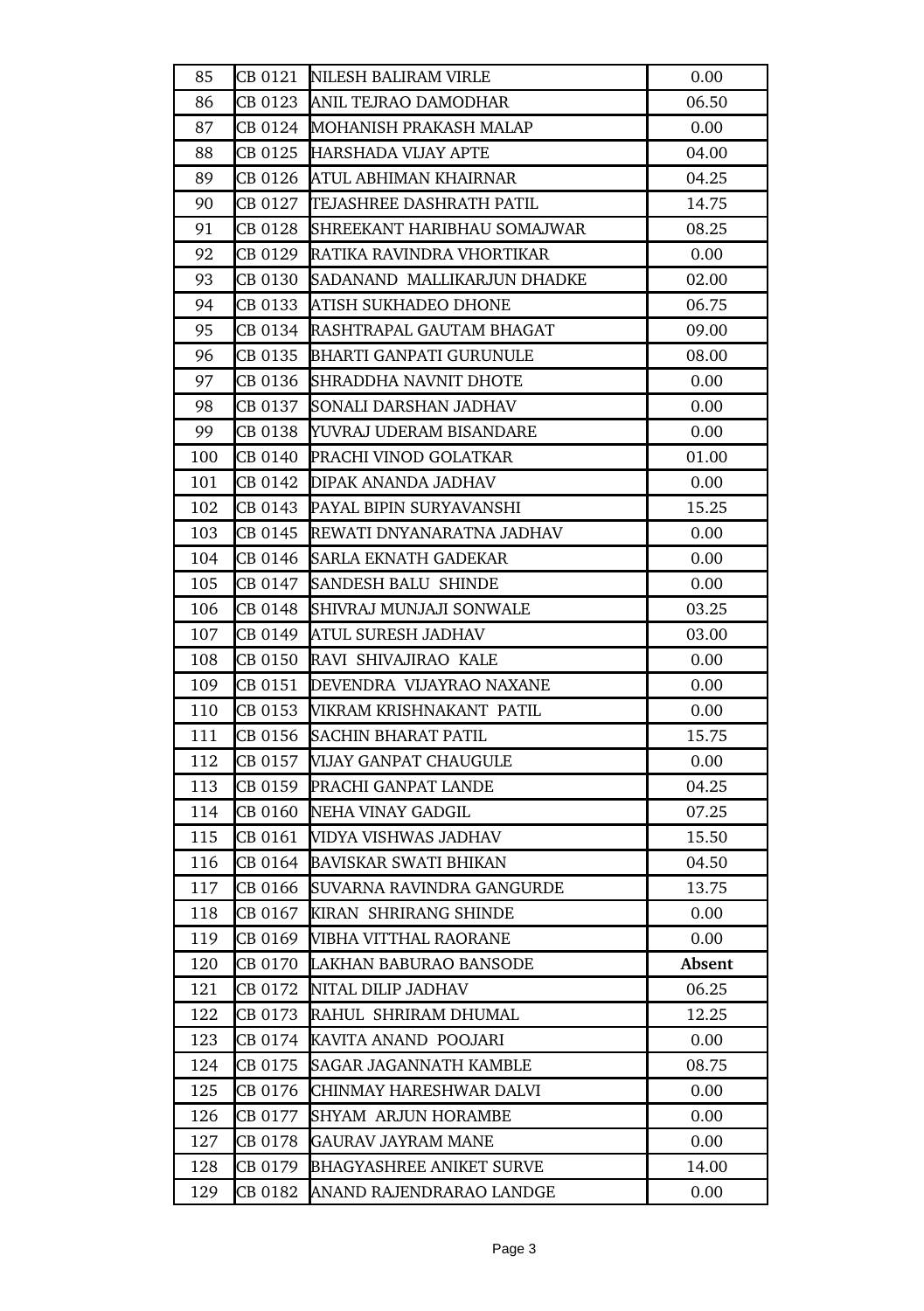| 130 | CB 0183 | KUNAL RAVINDRA RAMTEKE                      | 0.00   |
|-----|---------|---------------------------------------------|--------|
| 131 |         | CB 0184 RUPESH RAMESH DUDHASAGARE           | 0.00   |
| 132 |         | CB 0185 RAVI KESHAV BHOIR                   | 0.00   |
| 133 | CB 0187 | <b>BHAKTI SWAPNIL PARAB</b>                 | 07.00  |
| 134 | CB 0188 | GHANASHYAM UMESH JOSHI                      | 0.00   |
| 135 | CB 0189 | <b>MAHENDRA ANKUSH AWARE</b>                | 12.50  |
| 136 |         | CB 0190 SUJATA RAMESH SUTAR                 | Absent |
| 137 | CB 0191 | SIDDHARTH BHIMRAO SHINDE                    | 0.00   |
| 138 |         | CB 0192 MEGHA JAYWANT PARAB                 | 0.00   |
| 139 |         | CB 0194 PRAYAG BALBHIM KAMBLE               | 0.00   |
| 140 | CB 0195 | <b>BHAVANA UMESH DICHOLKAR</b>              | 04.75  |
| 141 |         | CB 0198 ROSHAN BABANRAO BADHE               | 0.00   |
| 142 | CB 0203 | ASHISH MAHADEO DHOME                        | 0.00   |
| 143 | CB 0204 | <b>SWARA PRATIK NANDGAONKAR</b>             | Absent |
| 144 | CB 0205 | <b>SMITA AMOL MANDREKAR</b>                 | 16.00  |
| 145 | CB 0206 | <b>FAISAL NAZIRAHMED PATEL</b>              | 11.75  |
| 146 | CB 0207 | <b>IPRASHANT PRALHAD SUDAKE</b>             | 0.00   |
| 147 | CB 0210 | SONAL LALITRAO CHAVAN                       | 01.00  |
| 148 | CB 0211 | SHWETA CHANDRAMANI PAWAR                    | 05.00  |
| 149 | CB 0212 | SAURABH RAJENDRA GANORKAR                   | 0.00   |
| 150 |         | CB 0213 PRAFULL DINESH BHADWALKAR           | 11.50  |
| 151 | CB 0214 | ARJUN NANDKUMAR BANDHU                      | 0.00   |
| 152 | CB 0215 | HARSHALA HARI DHURI                         | 0.00   |
| 153 | CB 0216 | MINAL PRATAPSINGH SURYAWANSHI               | 0.00   |
| 154 | CB 0217 | <b>BAJRANG AMRUT RATHOD</b>                 | 12.00  |
| 155 |         | CB 0218 ABDUL WAKEEL ABDUL HAMEED MEHSULDAR | 04.50  |
| 156 |         | CB 0220 VAIBHAW SURESHRAO MALASANE          | 0.00   |
| 157 | CB 0221 | NITESH BHALCHANDRA SONAVALE                 | 0.00   |
| 158 | CB 0222 | TEJAL MANGESH LELE                          | 0.00   |
| 159 | CB 0224 | <b>SOHEL SATTAR SHEIKH</b>                  | 04.75  |
| 160 | CB 0225 | ONKAR PRAKASH GHADI                         | 10.25  |
| 161 | CB 0226 | VIKRAM POPAT KUMBHAR                        | 0.00   |
| 162 | CB 0228 | <b>RAVI RAMESH LOKHANDE</b>                 | 13.75  |
| 163 | CB 0229 | SACHIN SHIVAJI MALKAPALLI                   | 18.25  |
| 164 | CB 0231 | PRIYANKA PANDURANG LALGE                    | 03.50  |
| 165 | CB 0232 | CHETAN PRAKASH SATPUTE                      | 0.00   |
| 166 | CB 0233 | APURVA SHANKAR MOHOL                        | 0.00   |
| 167 | CB 0234 | DATTARAM BAPU PARAB                         | 08.50  |
| 168 | CB 0236 | ASHWINI MAHADEO SAWARKAR                    | 0.00   |
| 169 | CB 0241 | RAJKIRAN GYANOJI GAVHANE                    | 0.00   |
| 170 | CB 0242 | PRIYANKA SUDHAKAR DONGARE                   | 0.00   |
| 171 | CB 0243 | SATYAWAN BHAGWAN SONUNE                     | 0.00   |
| 172 | CB 0244 | <b>SHWETA PRAKASH WALVE</b>                 | 0.00   |
| 173 | CB 0245 | ASHWINI PURUSHOTTAM KHANDAIT                | 0.00   |
| 174 | CB 0246 | ASHITOSH MOHAN KAMBLE                       | 0.00   |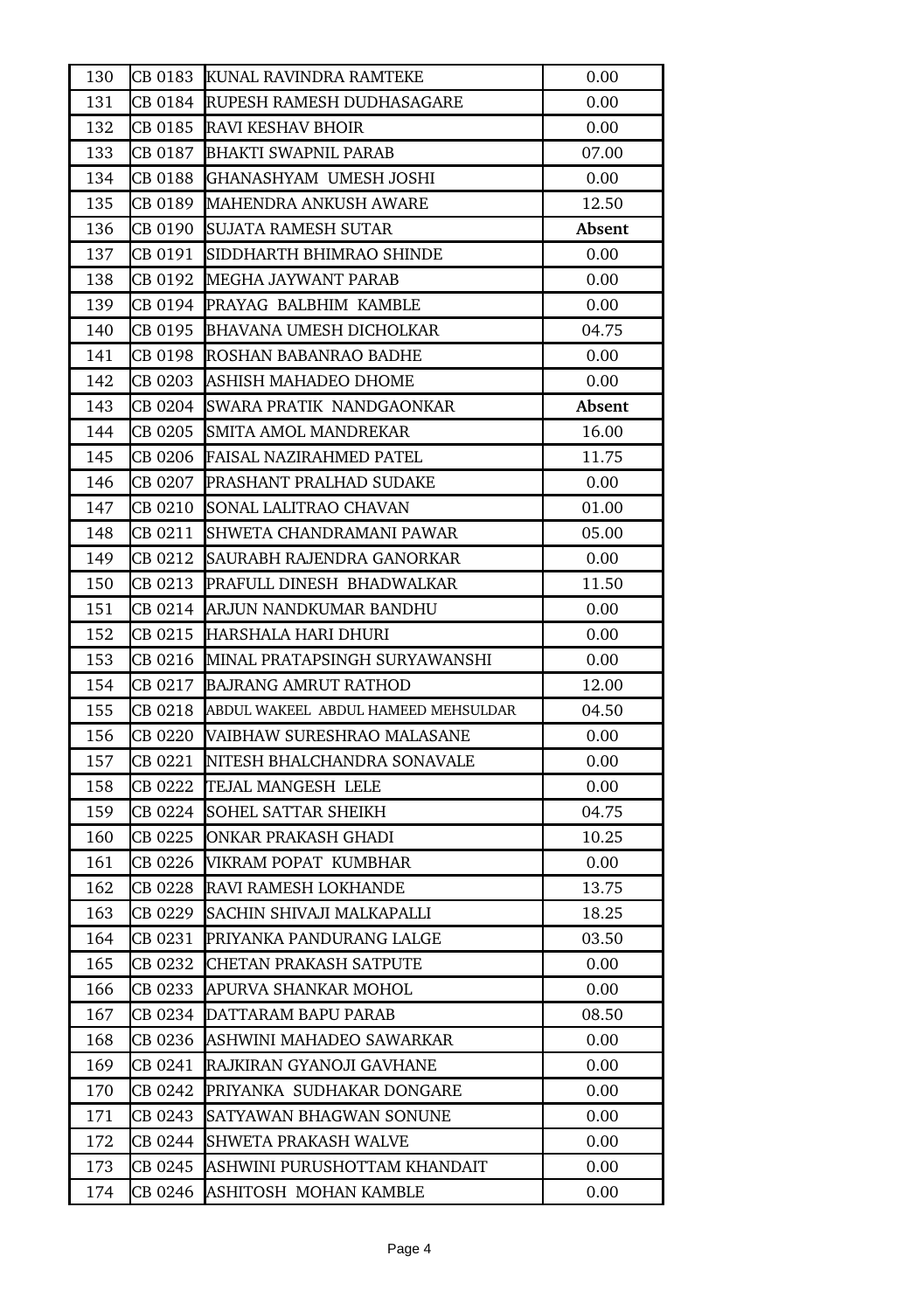| 175 |         | CB 0247 PRIYANKA ASHOK JADHAV         | 14.50  |
|-----|---------|---------------------------------------|--------|
| 176 |         | CB 0249 SHITAL UTTAM RAJANE           | 0.00   |
| 177 |         | CB 0250 SHUBHAM SHRIPADRAO JOSHI      | 0.00   |
| 178 |         | CB 0251 KARANSING DEBUSING THAKUR     | 0.00   |
| 179 | CB 0252 | SHRADDHA ARVIND VESAVKAR              | 0.00   |
| 180 | CB 0253 | SHANKAR UMAJI HATANKAR                | 07.50  |
| 181 | CB 0254 | YOGITA DILIP NIKAM                    | 05.50  |
| 182 | CB 0255 | SHILPA KRUNAL KAMBLI                  | 01.50  |
| 183 | CB 0256 | PRATIK PRADEEP KOLI                   | 11.50  |
| 184 |         | CB 0257 CHAITALI CHANDRAKANT GANORKAR | 0.00   |
| 185 |         | CB 0258 SAGAR MUKUND RAWOOL           | 0.00   |
| 186 |         | CB 0259 PRASAD ARVIND VELHAL          | 03.25  |
| 187 |         | CB 0260 SUKANYA SAMEER PARALKAR       | Absent |
| 188 | CB 0262 | RASHMI RAMESH KALSEKAR                | 0.00   |
| 189 | CB 0266 | URMILA SADHU VEER                     | 0.00   |
| 190 | CB 0267 | <b>SHANKAR DILIP JAGADALE</b>         | 0.00   |
| 191 | CB 0268 | ANIL NARHARI GUTTE                    | 09.00  |
| 192 |         | CB 0269 DEVATA SATYAVAN NADIVADEKAR   | 0.00   |
| 193 |         | CB 0270 SHARAD NATHU MALI             | 05.75  |
| 194 |         | CB 0271 PRIYANKA JAYRAM KHAMBE        | 01.25  |
| 195 |         | CB 0272 PRABHAKAR LIMBAJI AVACHAR     | 0.00   |
| 196 | CB 0273 | <b>VISHNU TUKARAM GIRAM</b>           | 06.25  |
| 197 |         | CB 0274 PRAVITA BHAGWAN DHANKE        | 0.00   |
| 198 | CB 0275 | KAILAS PRABHAKAR GHADASHI             | 07.50  |
| 199 |         | CB 0276 SOPAN YOGAJI GHUGE            | 0.00   |
| 200 |         | CB 0278 BHAGYASHREE VILAS BIRMOLE     | 0.00   |
| 201 |         | CB 0279 VIRAJ SUNIL RANE              | 14.75  |
| 202 | CB 0280 | PANKAJ MANIKRAO SHAMBHARKAR           | 06.00  |
| 203 | CB 0281 | VIKAS DIGAMBAR JAWADE                 | 01.50  |
| 204 | CB 0282 | MAYURI ASHOK PARAB                    | 0.00   |
| 205 | CB 0285 | POOJA PRABHAKAR MASURKAR              | 13.50  |
| 206 | CB 0286 | ONKAR RAMAPPA HERE                    | 0.00   |
| 207 | CB 0287 | PARIKSHIT RAJESH CHAWANE              | 03.50  |
| 208 | CB 0290 | VARSHARANI INDRAJEET DHIMDHIME        | 0.00   |
| 209 | CB 0291 | ITRUPTI PANDHARINATH DEORE            | 04.50  |
| 210 | CB 0292 | ITRUPTI DASHARATH  SHELAR             | Absent |
| 211 | CB 0294 | VIJAY LAXMAN GAJAKOSH                 | 12.50  |
| 212 | CB 0295 | PALLAVI VIJAY MORE                    | 0.00   |
| 213 |         | CB 0296 KIRTIKUMAR ASHOKRAO ADVANT    | 03.50  |
| 214 | CB 0297 | PRAVIN JANARDHANJI BHOGE              | 04.25  |
| 215 | CB 0298 | NAMRATA SANTOSH KHOBRAGADE            | 04.50  |
| 216 | CB 0299 | AKSHAY YUVARAJ MORE                   | 03.75  |
| 217 | CB 0300 | <b>BABITA ANAND POOJARI</b>           | 0.00   |
| 218 | CB 0303 | NITIN MAROTIRAO DABHADKAR             | 0.00   |
| 219 | CB 0304 | RANJIT PRALHAD UPARWAT                | 04.75  |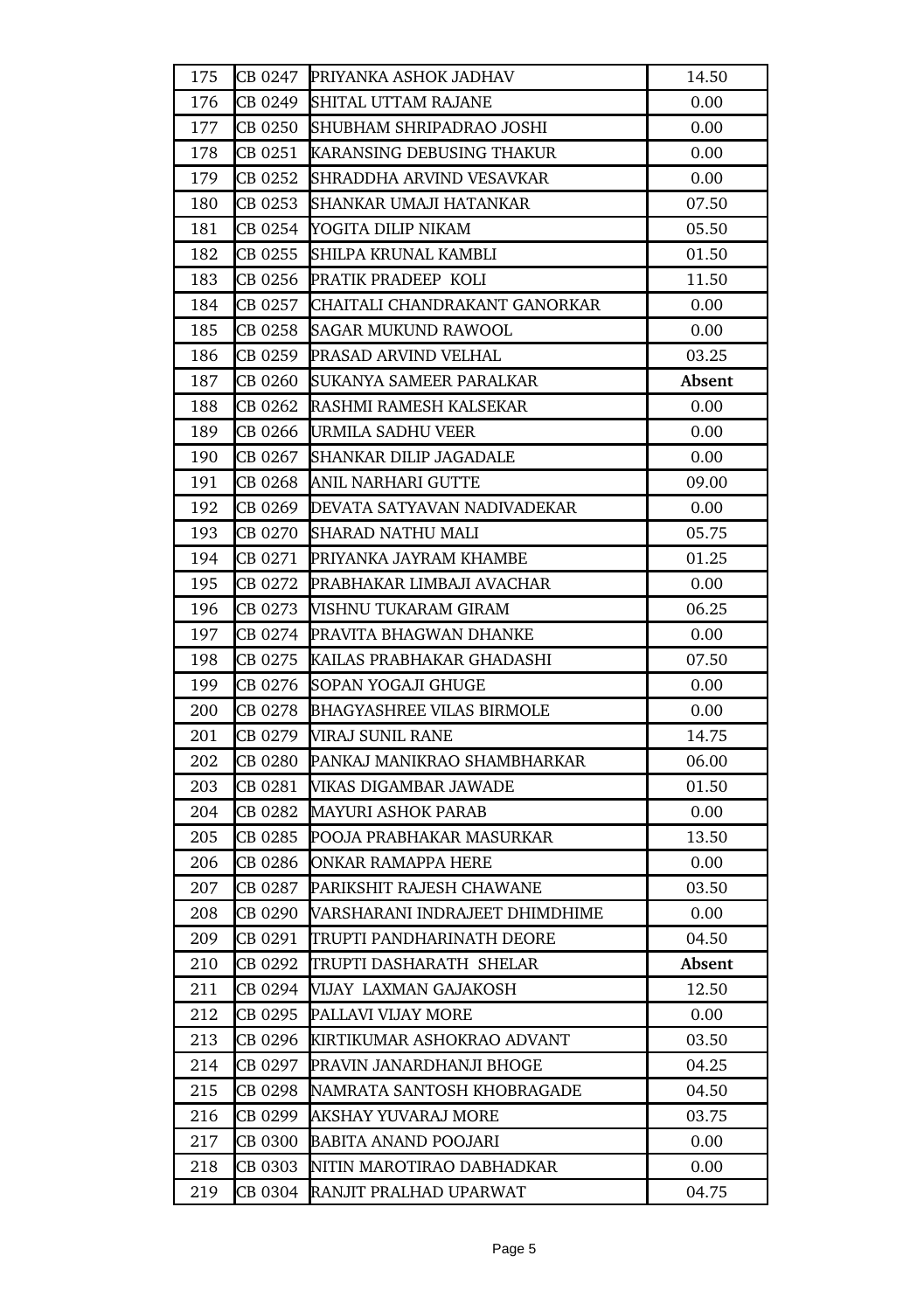| 220 | CB 0305 | <b>GEETANJALI YASHWANTRAO KAME</b>  | 15.00  |
|-----|---------|-------------------------------------|--------|
| 221 | CB 0306 | SHUBHANGI SIDDHESHWAR KAKDE         | 10.25  |
| 222 | CB 0308 | SURAJ SHYAMSHANKAR YADAV            | 15.75  |
| 223 | CB 0309 | SUMEET NARAYANRAO GAUNDGE           | 0.00   |
| 224 |         | CB 0310 SHUBHAM VIJAY TALEKAR       | 07.50  |
| 225 | CB 0311 | <b>RITA ASHOK WANKHADE</b>          | 0.00   |
| 226 |         | CB 0313  VINOD BHAGWANRAO VYAVAHARE | 0.00   |
| 227 | CB 0314 | AKASH DILIPRAO KAWADE               | 0.00   |
| 228 | CB 0315 | <b>SACHIN SHAMRAO SARGAR</b>        | 0.00   |
| 229 | CB 0316 | MEGHA CHANDRAKANT BHAGAT            | 0.00   |
| 230 |         | CB 0317 VASIM MAHAMMADGOUS MANER    | 13.25  |
| 231 |         | CB 0319 YASHODA KISHOR PATIL        | 04.25  |
| 232 |         | CB 0320 DURGA RAMRAOJI THAKRE       | 02.50  |
| 233 |         | ICB 0324 DIKSHARANI KRISHNAT PATIL  | 0.00   |
| 234 | CB 0325 | RASIKA SURYAKANT MAHADIK            | 0.00   |
| 235 | CB 0327 | <b>NISHAKHA CHANDRASHEKHAR RANE</b> | 0.00   |
| 236 |         | CB 0329 RAJESH PANDITRAO GOBHADE    | 04.00  |
| 237 | CB 0330 | ANUSHKA AMIT KADAM                  | 0.00   |
| 238 | CB 0331 | <b>SYED SALEEM JAFAR</b>            | 0.00   |
| 239 | CB 0333 | <b>SUYOG DAMODAR BINIWALE</b>       | 05.50  |
| 240 |         | CB 0334 MANJUSHA RAMESH PAWAR       | 0.00   |
| 241 | CB 0337 | GANGADHAR SAMBHAJI BHUTNARE         | 0.00   |
| 242 | CB 0338 | MUKESH KERBA LOKHANDE               | 0.00   |
| 243 | CB 0339 | <b>BHAVANA SURESH HALDANKAR</b>     | 0.00   |
| 244 |         | CB 0340 MANISHA TULSHIRAM SHINDE    | 0.00   |
| 245 |         | CB 0341 MOHSIN FARUKH NADIWALE      | 09.00  |
| 246 |         | CB 0342 VARSHA CHANDRAKANT SHINDE   | 0.00   |
| 247 | CB 0343 | <b>TRUPTI VINOD PATALE</b>          | 01.25  |
| 248 | CB 0344 | PRACHI UPAWAN GAJBHIYE              | 0.00   |
| 249 | CB 0345 | APARNA UTTMARAO BAGADE              | 0.00   |
| 250 | CB 0346 | NEHA RAJ DHODARE                    | Absent |
| 251 | CB 0347 | GAJANAN SHIVAJI NAGARE              | 0.00   |
| 252 | CB 0348 | MOHAMMED ABDUL ASIF                 | 0.00   |
| 253 | CB 0349 | SHIVANAND NARAYAN ACHMARE           | 0.00   |
| 254 | CB 0350 | NILESH SUNIL NIKUMBH                | 0.00   |
| 255 | CB 0351 | VILAS GOPINATH GHODAKE              | 08.00  |
| 256 | CB 0355 | <b>SHRIKANT ARVIND SATPUTE</b>      | 0.00   |
| 257 | CB 0356 | ROHIT RAMESH MAHAJAN                | 0.00   |
| 258 | CB 0357 | <b>SAGAR SHIVRAM MORE</b>           | 04.50  |
| 259 | CB 0358 | REKHA SUBHASH AVHAD                 | 04.75  |
| 260 | CB 0360 | MANOJKUMAR SHIVANAND SWAMI          | 11.50  |
| 261 | CB 0362 | SUPADA BHIKAJI WANKHADE             | 0.00   |
| 262 | CB 0363 | AKSHATA KISAN MAVALANKAR            | 0.00   |
| 263 | CB 0364 | ATUL DAGADU CHAUDHARI               | 0.00   |
| 264 | CB 0365 | HARSHALA DHIRAJ JANEFALKAR          | 0.00   |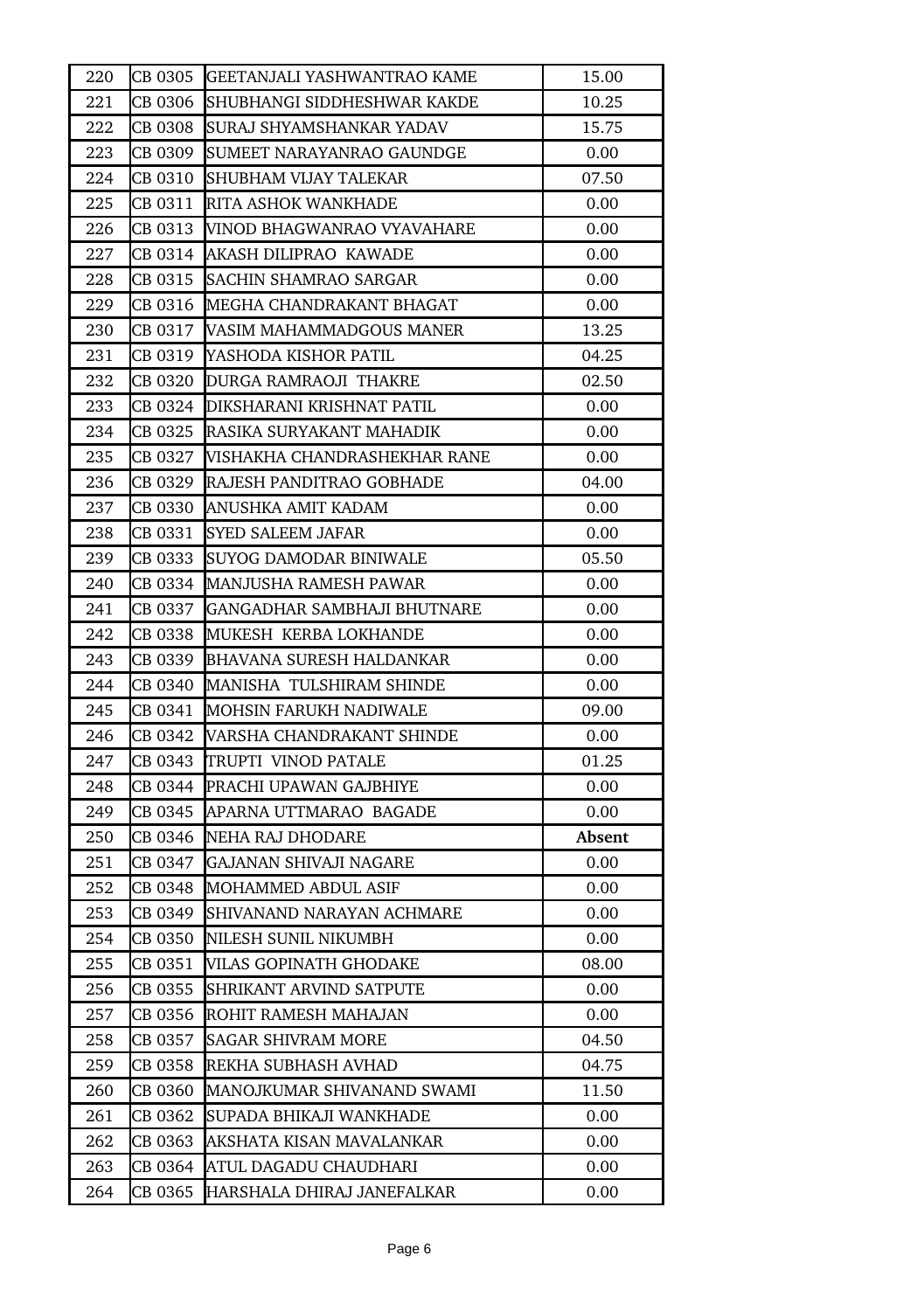| 265 |         | CB 0366 JAWID ABBAS SHAIKH           | 0.00   |
|-----|---------|--------------------------------------|--------|
| 266 |         | CB 0368 INIKITA KISHOR KARANDE       | 0.00   |
| 267 |         | CB 0370 MEHJABBEEN AJAMUDDIN MOMIN   | 06.25  |
| 268 |         | CB 0371 PRATHAMESH DILIPKUMAR SARANG | 06.25  |
| 269 |         | CB 0372 MANISHA ANAND SAWANT         | 08.25  |
| 270 | CB 0373 | <b>ZISHAN GULAM MOHAMMAD MOMIN</b>   | 09.00  |
| 271 |         | CB 0374 CHHAYA TULSHIRAM RAUNDALE    | 0.00   |
| 272 | CB 0376 | MILIND VASANT KANERI                 | 0.00   |
| 273 |         | CB 0378 ANUKESH SEVAKRAM DHUMALE     | 0.00   |
| 274 |         | CB 0379 WIKAS DAYARAM KHIRATKAR      | 09.00  |
| 275 |         | CB 0381 MOHAN DIGAMBAR KAWALGAVE     | 0.00   |
| 276 | CB 0382 | <b>PRASHANT SHANKAR KAMBLE</b>       | 07.00  |
| 277 | CB 0383 | <b>JYOTI SURESH PARDESHI</b>         | 0.00   |
| 278 | CB 0384 | <b>SWARAJ NAKUL MOHITE</b>           | 0.00   |
| 279 |         | CB 0387 CHETANA VASANT DESAI         | Absent |
| 280 |         | CB 0388 NILESH YASHWANT GHADGE       | 0.00   |
| 281 |         | CB 0389 LALITA BABAN MURKUTE         | 0.00   |
| 282 |         | CB 0390 BHUSHAN SUDHAKAR BHONGLE     | 0.00   |
| 283 |         | CB 0391 NAGESH SOPANRAO BANGAR       | 0.00   |
| 284 | CB 0392 | AMITA VISHNU KAWATKAR                | 0.00   |
| 285 |         | CB 0393 PRASAD SHASHIKANT PEDNEKAR   | 0.00   |
| 286 | CB 0395 | PALLAVI GAJANAN RAUT                 | 11.50  |
| 287 | CB 0396 | AMRUTA CHINTAMAN PAWAR               | 0.00   |
| 288 |         | CB 0397 BHAKTI RAVI WAIKOLE          | 0.00   |
| 289 |         | CB 0398 SAPNA PRAKASH SHELKE         | 0.00   |
| 290 |         | CB 0400 VAIBHAV SANJAYRAO CHOURE     | 13.50  |
| 291 | CB 0402 | SONALI PRAKASH DALVI                 | 02.50  |
| 292 | CB 0404 | ADINATH VIKRAM BOKARE                | 0.00   |
| 293 | CB 0405 | RUTUJA ROHAN RANAWADE                | 04.50  |
| 294 |         | CB 0406 ARATI RAMESH SHEWALE         | 0.00   |
| 295 | CB 0407 | PRIYANKA MANISH DHANU                | 0.00   |
| 296 | CB 0409 | VINAY SUNIL RANE                     | 13.75  |
| 297 | CB 0411 | PANDHARINATH SAMBHAJI BHOPE          | 0.00   |
| 298 | CB 0413 | RANI GANESH DEVARE                   | 0.00   |
| 299 | CB 0414 | MISS MONALI SURYAKANT SAWANT         | 0.00   |
| 300 | CB 0415 | SHURTI MANGESH GAIKWAD               | 0.00   |
| 301 | CB 0416 | SUPRIYA LALASAHEB SUKALE             | 0.00   |
| 302 | CB 0418 | PRATIBHA VITTHAL DEORE               | 0.00   |
| 303 | CB 0419 | <b>SARIKA DEEPAK KAMBLE</b>          | 0.00   |
| 304 | CB 0420 | PRANALI SANJAY KAPADEKAR             | 0.00   |
| 305 | CB 0423 | MANOJ MUKINDA JADHAV                 | 0.00   |
| 306 | CB 0424 | <b>DIPAK UTTAM CHAUDHARI</b>         | 0.00   |
| 307 | CB 0425 | <b>HARSHAL VILAS TRIMUKHE</b>        | 0.00   |
| 308 | CB 0426 | YOGESH SADASHIV KOLI                 | 14.25  |
| 309 | CB 0427 | PRASAD PAYAJI KOYANDE                | 0.00   |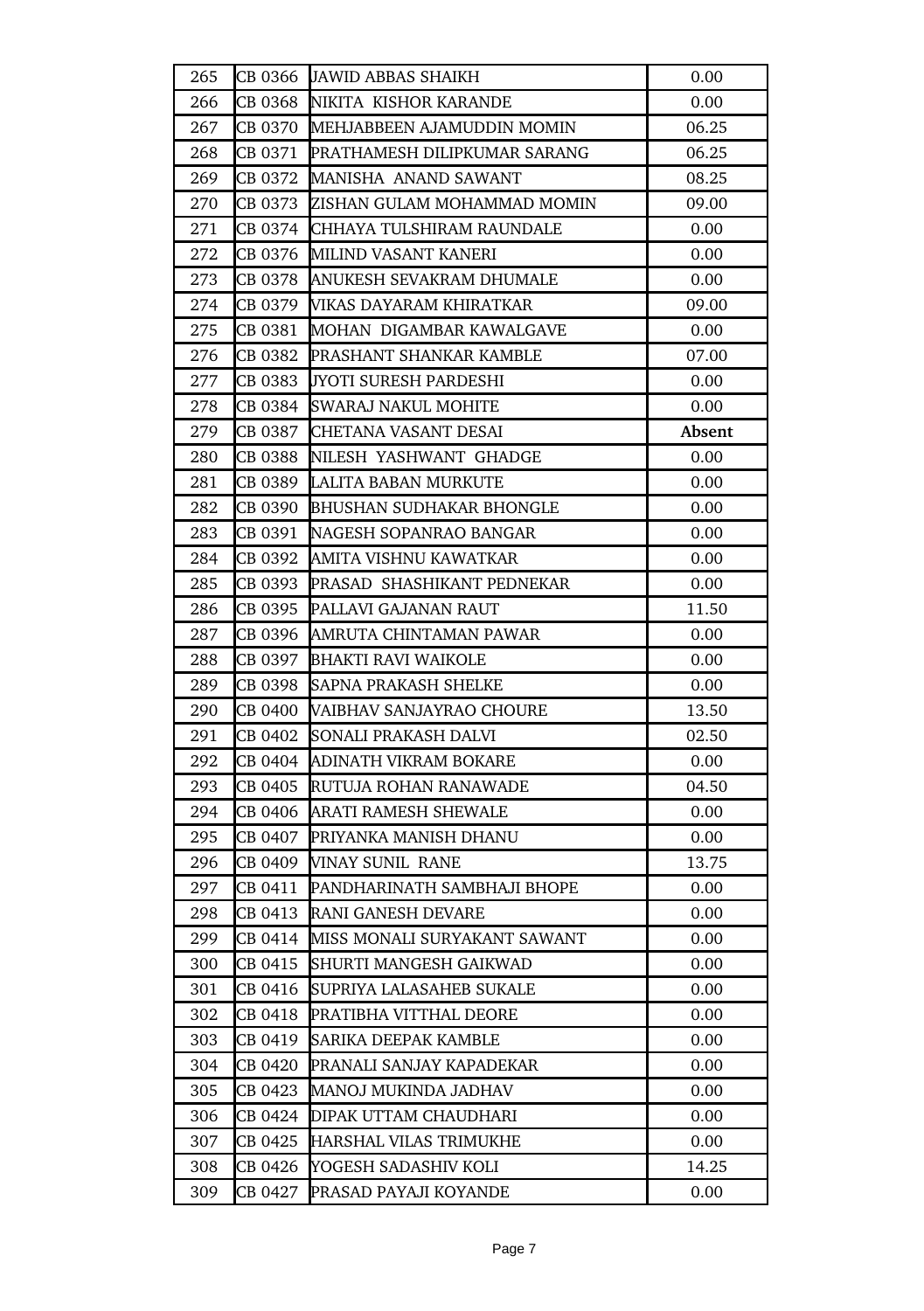| 310 | CB 0428 | RUPALI DEVIDAS PATIL              | 0.00   |
|-----|---------|-----------------------------------|--------|
| 311 |         | CB 0429 TRUPTI KONDIRAM PAWAR     | 06.50  |
| 312 |         | CB 0430  AMRUTA ANIL MORAJKAR     | 0.00   |
| 313 | CB 0431 | POOJA BALKRUSHNA DESAI            | 0.00   |
| 314 | CB 0432 | BHAGWAN MAHADEV BANGAR            | 0.00   |
| 315 | CB 0433 | <b>HASANSO IMAMSO SALAGAR</b>     | 0.00   |
| 316 |         | CB 0434 SHRIKANT REVAN SURWASE    | 06.50  |
| 317 |         | CB 0435 RAHUL PRAKASH WANI        | 0.00   |
| 318 |         | CB 0437 MAHESH HIMMATRAO MATRE    | 0.00   |
| 319 | CB 0438 | DADARAM VISHNUJI YENDE            | 04.75  |
| 320 |         | CB 0439 ASHA DHANAJI DESALE       | 0.00   |
| 321 |         | CB 0442  AMRUTA BALIRAM KAWADE    | 0.00   |
| 322 | CB 0444 | NILIMA BASTILAL PATIL             | 0.00   |
| 323 |         | CB 0446 RAKESH RATILAL AGIVALE    | 0.00   |
| 324 | CB 0447 | <b>BHAVANA ANIL SAWANT</b>        | 0.00   |
| 325 |         | CB 0448 APARNA SHIVAJI ACHAREKAR  | Absent |
| 326 | CB 0451 | SUPRIYA SUNIL PADVAL              | 19.25  |
| 327 | CB 0452 | <b>PRATIK RAJARAM KHARAT</b>      | 0.00   |
| 328 | CB 0453 | RUPALI TULSHIDAS RANDIVE          | 0.00   |
| 329 | CB 0454 | RAVIKIRAN CHANDRASHEKHAR BIJARAGI | 01.00  |
| 330 | CB 0455 | <b>VIKAS DNYANDEO BARI</b>        | 10.50  |
| 331 | CB 0456 | DATTA BALASAHEB SHIMPLE           | 0.00   |
| 332 | CB 0457 | SHARAD DAMODAR JADHAV             | 01.25  |
| 333 | CB 0458 | <b>SAGAR ASHOK THOMBARE</b>       | 0.00   |
| 334 | CB 0459 | SANGEETA PRAKASH WADEKAR          | 0.00   |
| 335 |         | CB 0460 DHANANJAY PRAKASH PARVATE | 09.25  |
| 336 | CB 0461 | <b>BHAUSAHEB DEVRAM RAYKAR</b>    | 0.00   |
| 337 | CB 0462 | SAMADHAN BHASKAR SONAWANE         | 0.00   |
| 338 | CB 0463 | VIJAY NAMDEVRAO RAUT              | 0.00   |
| 339 |         | CB 0464 ASHOK BABA LAVATE         | 0.00   |
| 340 | CB 0465 | <b>BHALCHANDRA KASHINATH MALI</b> | 03.75  |
| 341 | CB 0466 | NIKESH VIJAYRAO CHOUDHARI         | 0.00   |
| 342 | CB 0467 | ANITA HARIDAS BELKHEDKAR          | 0.00   |
| 343 | CB 0468 | ASHWINI PURUSHOTTAM KHARADE       | 12.00  |
| 344 | CB 0469 | <b>AMIT SONIRAM KADU</b>          | 0.00   |
| 345 | CB 0470 | RAJU PANDITRAO KADAM              | 0.00   |
| 346 | CB 0471 | MAHENDRA ANANT BHOIR              | 13.00  |
| 347 | CB 0472 | SIDDHESH RAMAKANT TALGAONKAR      | 05.75  |
| 348 | CB 0473 | DATTAJI GORAKHNATH MORE           | 04.00  |
| 349 | CB 0474 | <b>GANESH LAXMAN GANDE</b>        | 03.50  |
| 350 | CB 0478 | PRACHI SANJAY PAWAR               | 04.75  |
| 351 | CB 0479 | <b>JANARDAN RAMA GORE</b>         | 0.00   |
| 352 | CB 0480 | NAMRATA POONAM SONAWANE           | 07.25  |
| 353 | CB 0481 | DATTA MADHAVRAO JORULE            | 0.00   |
| 354 | CB 0484 | ANITA YASHAVANT TAYDE             | 0.00   |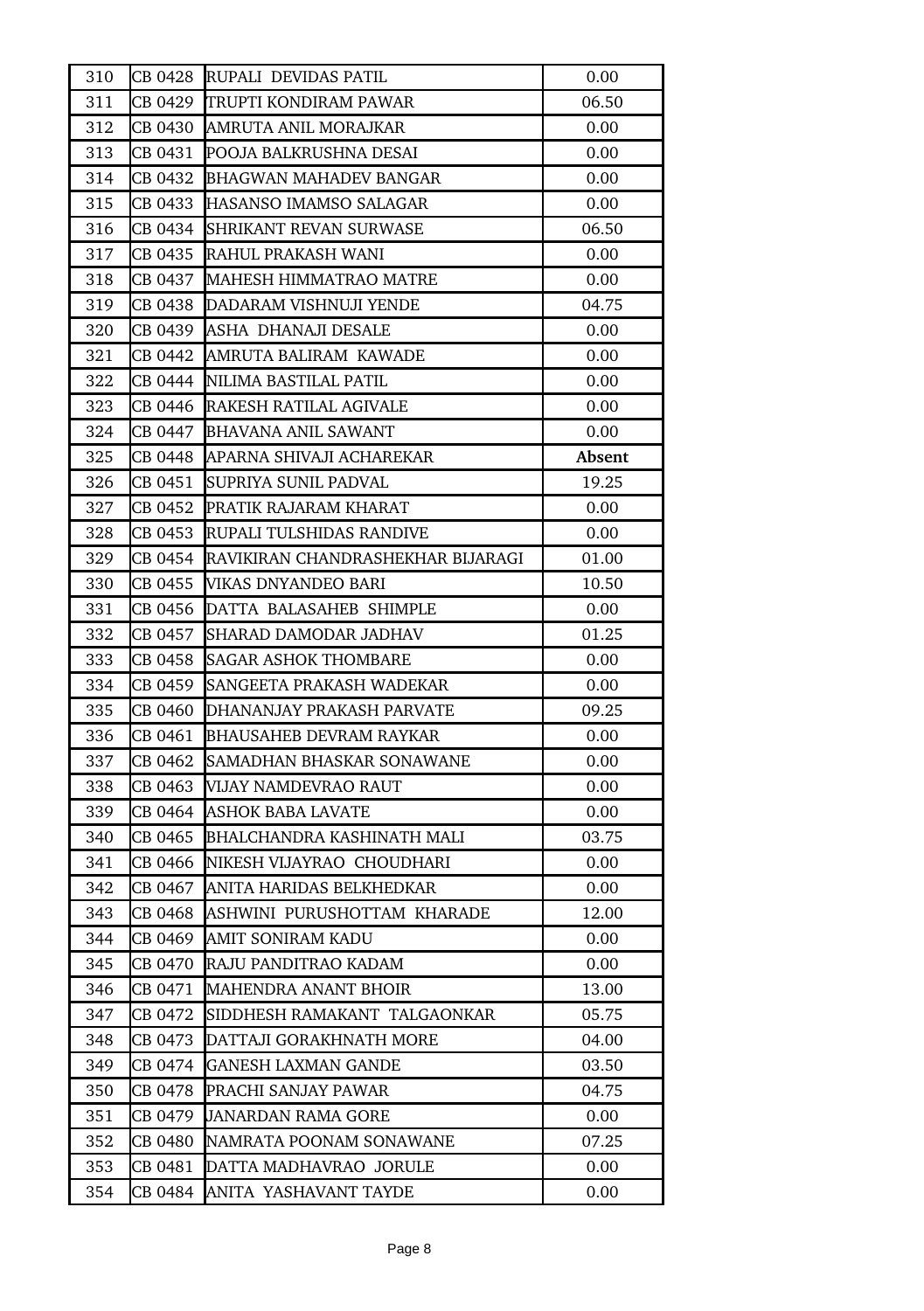| 355 | CB 0485 | <b>BALAJI VENKATRAO MINKIKAR</b>      | 06.00  |
|-----|---------|---------------------------------------|--------|
| 356 | CB 0486 | <b>SACHIN RAJARAM SHINDE</b>          | 0.00   |
| 357 | CB 0487 | SACHIN JANRAOJI KANSE                 | 0.00   |
| 358 | CB 0490 | SUPRIYA SHRIKANT KULKARNI             | 07.00  |
| 359 | CB 0491 | MOHINI KAILAS SHIRSAT                 | 0.00   |
| 360 | CB 0492 | YOGESH BHARAT PATIL                   | 0.00   |
| 361 |         | CB 0495 MADHURA UDAY VELHAL           | 0.00   |
| 362 | CB 0497 | <b>RACHANA DIGAMBAR BHANDARI</b>      | 0.00   |
| 363 | CB 0499 | <b>JYOTI RAVINDRA VINCHU</b>          | 0.00   |
| 364 |         | CB 0500 PRAVIN NARAYAN GORDE          | 0.00   |
| 365 |         | CB 0501  ASHWINI SHARAD BHOPE         | 0.00   |
| 366 |         | CB 0503 MAHESH BHANUDAS GOHANE        | 0.00   |
| 367 | CB 0505 | NIKHITA MADHUKAR SURVE                | 0.00   |
| 368 | CB 0506 | SAPANA RAVINDRA BHAGAT                | 0.00   |
| 369 |         | CB 0508 DHANANJAY ANANT DESHPANDE     | 06.00  |
| 370 |         | ICB 0509  IDARSHNA SHREEDHAR MHADAYE  | 10.75  |
| 371 |         | ICB 0510  IPOOJA ANIRUDHA SAWANT      | 12.75  |
| 372 | CB 0511 | ANKUSH GANESH PATIL                   | 05.50  |
| 373 | CB 0512 | <b>SUPRIT KISHOR THAKUR</b>           | 0.00   |
| 374 |         | CB 0515 NILAM KISHOR MORE             | 04.75  |
| 375 |         | CB 0519 ANKIT JAYVANT GURAV           | 01.75  |
| 376 | CB 0520 | <b>JAGDISH PANDURANG PATIL</b>        | 0.00   |
| 377 | CB 0521 | GORAKSHANATH EKNATH BHOKARE           | 02.50  |
| 378 | CB 0523 | <b>SWAROOP PANDURANG CHOUGULE</b>     | 0.00   |
| 379 |         | CB 0524 WISHAL VISHWAS TATHE          | 07.75  |
| 380 |         | CB 0525 BHAGYASHRI DNYANESHWAR GOSAVI | 0.00   |
| 381 |         | CB 0527 YOGESH YUWRAJ CHAVAN          | 08.50  |
| 382 | CB 0530 | DAMINI SHARADCHANDRA PATIL            | 0.00   |
| 383 | CB 0532 | KIRAN SAHEBRAO INGLE                  | 0.00   |
| 384 | CB 0535 | <b>SHUBHANGI ATMARAM MORE</b>         | 0.00   |
| 385 | CB 0536 | <b>BALAJI PURBHAJI BANSODE</b>        | 05.25  |
| 386 | CB 0537 | PRAKASH ANANDA KOIGADE                | 0.00   |
| 387 | CB 0538 | <b>SNEHAL MANTHAN GAONKAR</b>         | 0.00   |
| 388 | CB 0539 | <b>VILAS RAJENDRA BAGUL</b>           | 0.00   |
| 389 | CB 0542 | SWARA SUDARSHAN POTDAR                | 09.50  |
| 390 | CB 0543 | <b>DNYANOBA BAPURAO HOLAMBE</b>       | 08.75  |
| 391 | CB 0544 | GORAKHNATH JOTIRAM KUMBHAR            | Absent |
| 392 | CB 0547 | YAMINI KAILAS SHINDE                  | 0.00   |
| 393 | CB 0548 | SHWETA CHANDRAKANT RAUL               | 0.00   |
| 394 | CB 0549 | PRAGATI JAYWANT PAGDHARE              | 0.00   |
| 395 | CB 0550 | <b>NIDYA REVAN LASURVE</b>            | 11.25  |
| 396 | CB 0551 | NIKITA SANDIP THAKUR                  | 07.00  |
| 397 | CB 0552 | ABHIJEET BHASKAR MALI                 | 0.00   |
| 398 | CB 0553 | VIJAY ASHOK KHAWALE                   | 0.00   |
| 399 | CB 0554 | SHASHANK SHANTARAM KAND               | 0.00   |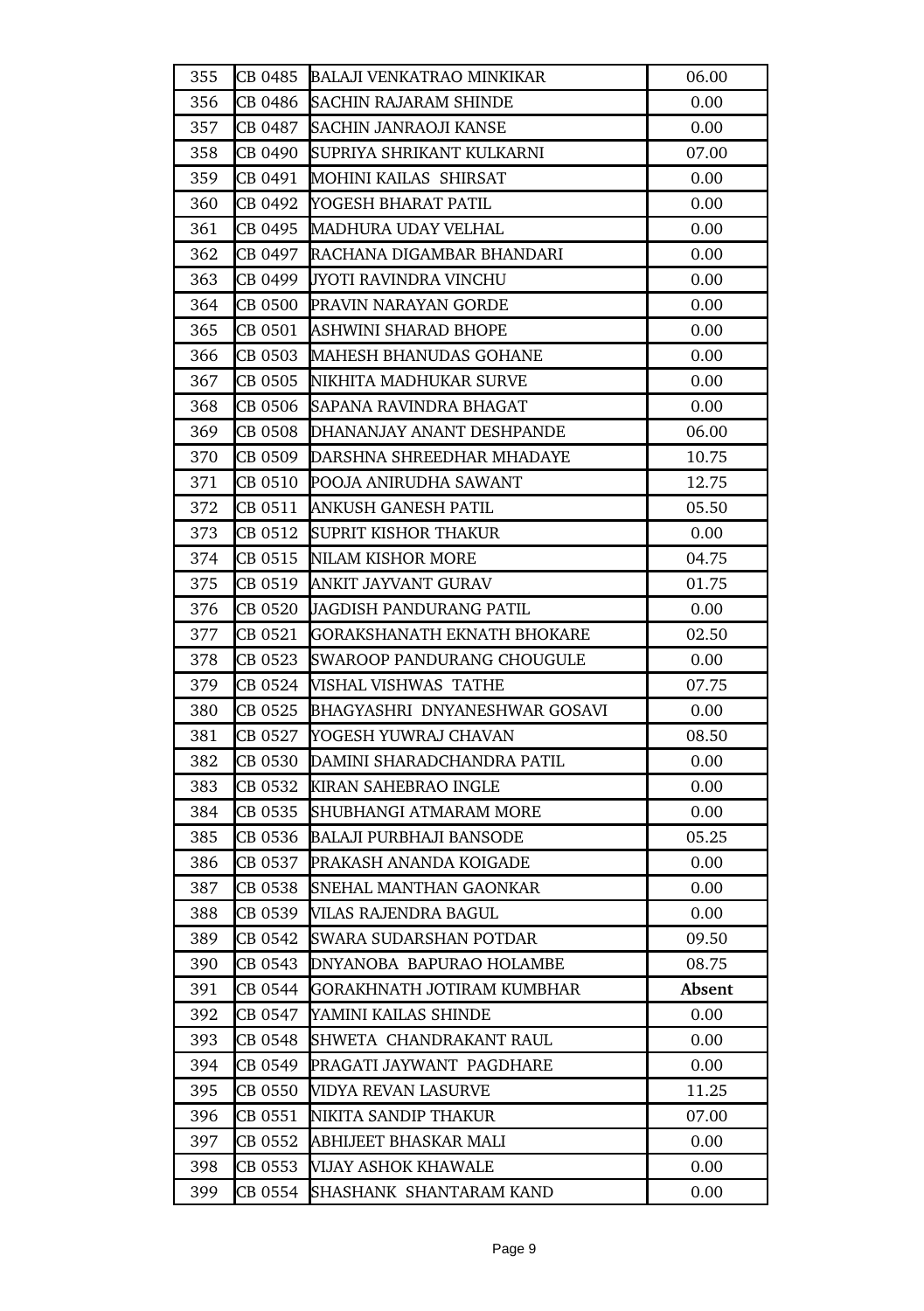| 400 |         | CB 0555 ASHA SHIVAJI ABUJ             | 0.00   |
|-----|---------|---------------------------------------|--------|
| 401 | CB 0556 | <b>SONALI ANANT POKHARE</b>           | 0.00   |
| 402 |         | CB 0558     MOHAN DASHARATH SHARLAWAR | 0.00   |
| 403 | CB 0561 | KARISHMA MUSA TADVI                   | 0.00   |
| 404 | CB 0564 | AARTI CHANDRAKANT BHAGWAT             | Absent |
| 405 | CB 0565 | GAURI SADASHIV RAWOOL                 | 14.75  |
| 406 |         | CB 0566 INITESH KALIDAS MAHADESHWAR   | 0.00   |
| 407 |         | CB 0567 LEENA RAMDAS KALE             | 02.00  |
| 408 | CB 0568 | <b>AVINASH MADHUKAR TUPE</b>          | 15.00  |
| 409 | CB 0569 | SIDDHESH ACHUTANAND KEDAR             | 01.50  |
| 410 | CB 0572 | MANGESH ARUNRAO NAITAM                | 0.00   |
| 411 |         | CB 0573 DINESH BHANUDAS INGOLE        | 0.00   |
| 412 |         | CB 0574 NITIN PURUSHOTTAM WASEKAR     | 0.00   |
| 413 |         | CB 0575 MANE DNYANESHWAR BHIVAJI      | 05.50  |
| 414 | CB 0576 | SHEETAL SIDDHARTH GAIKWAD             | 0.00   |
| 415 | CB 0577 | ANAYA OMKAR BORKAR                    | 0.00   |
| 416 |         | CB 0578 ABHIJEET DATTARAM ZURE        | 09.75  |
| 417 | CB 0582 | <b>GULSHAN VITTHALRAO MORE</b>        | 02.00  |
| 418 | CB 0586 | <b>PRATIK HEMANT MANE</b>             | 0.00   |
| 419 | CB 0587 | <b>VINOD GANGADHAR AMLE</b>           | 0.00   |
| 420 |         | CB 0588 TRUSHNA DEODAS GANVIR         | 0.00   |
| 421 | CB 0593 | <b>PRATIK KISHOR BANGAR</b>           | Absent |
| 422 | CB 0594 | <b>SACHIN VITTHAL MODAK</b>           | 07.00  |
| 423 | CB 0595 | <b>RACHANA GANESH PAWAR</b>           | 0.00   |
| 424 | CB 0597 | MAHENDRA MAROTRAO BORKAR              | 0.00   |
| 425 | CB 0598 | RAMESH KACHRU SHINDE                  | 0.00   |
| 426 | CB 0599 | <b>AJIT VITTHAL KHAROSE</b>           | 0.00   |
| 427 | CB 0600 | YOGESH CHANDRAVADAN KADAM             | 02.75  |
| 428 | CB 0601 | <b>UMESH ANAND RATHOD</b>             | 11.50  |
| 429 | CB 0602 | ZAFAR IQBAL GULAM MOHAMMAD MOMIN      | 11.25  |
| 430 | CB 0603 | AKSHAY GAJANANRAO WAGHODE             | 0.00   |
| 431 | CB 0604 | KUNAL PUNDLIK RATHOD                  | 09.75  |
| 432 | CB 0606 | PRITI VIJAY MONDE                     | 07.75  |
| 433 | CB 0607 | SHILPA BAPU BIRAJDAR                  | Absent |
| 434 | CB 0608 | POOJA MANOHAR NAIK                    | 0.00   |
| 435 | CB 0610 | MAKSUD MAHEBOOB SHAIKH                | 04.50  |
| 436 | CB 0611 | JAYASHRI NAGORAO MAPARE               | 0.00   |
| 437 | CB 0612 | YOGESH WASUDEVRAO WADHAI              | 0.00   |
| 438 | CB 0614 | MAYURI MUKUND DESHPANDE               | 04.50  |
| 439 | CB 0615 | <b>SACHIN ARUN KORDE</b>              | 05.25  |
| 440 | CB 0616 | MANGESH MALHARI CHINCHANKAR           | 0.00   |
| 441 | CB 0617 | PRAFUL SHRIRAM NUNELWAR               | 0.00   |
| 442 | CB 0618 | NAGARGOJE TIRUPATI NATHRAO            | 04.50  |
| 443 | CB 0620 | <b>SANKET RANU BHANGARE</b>           | 0.00   |
| 444 | CB 0621 | AKSHAY VINOD CHAMALWAR                | 0.00   |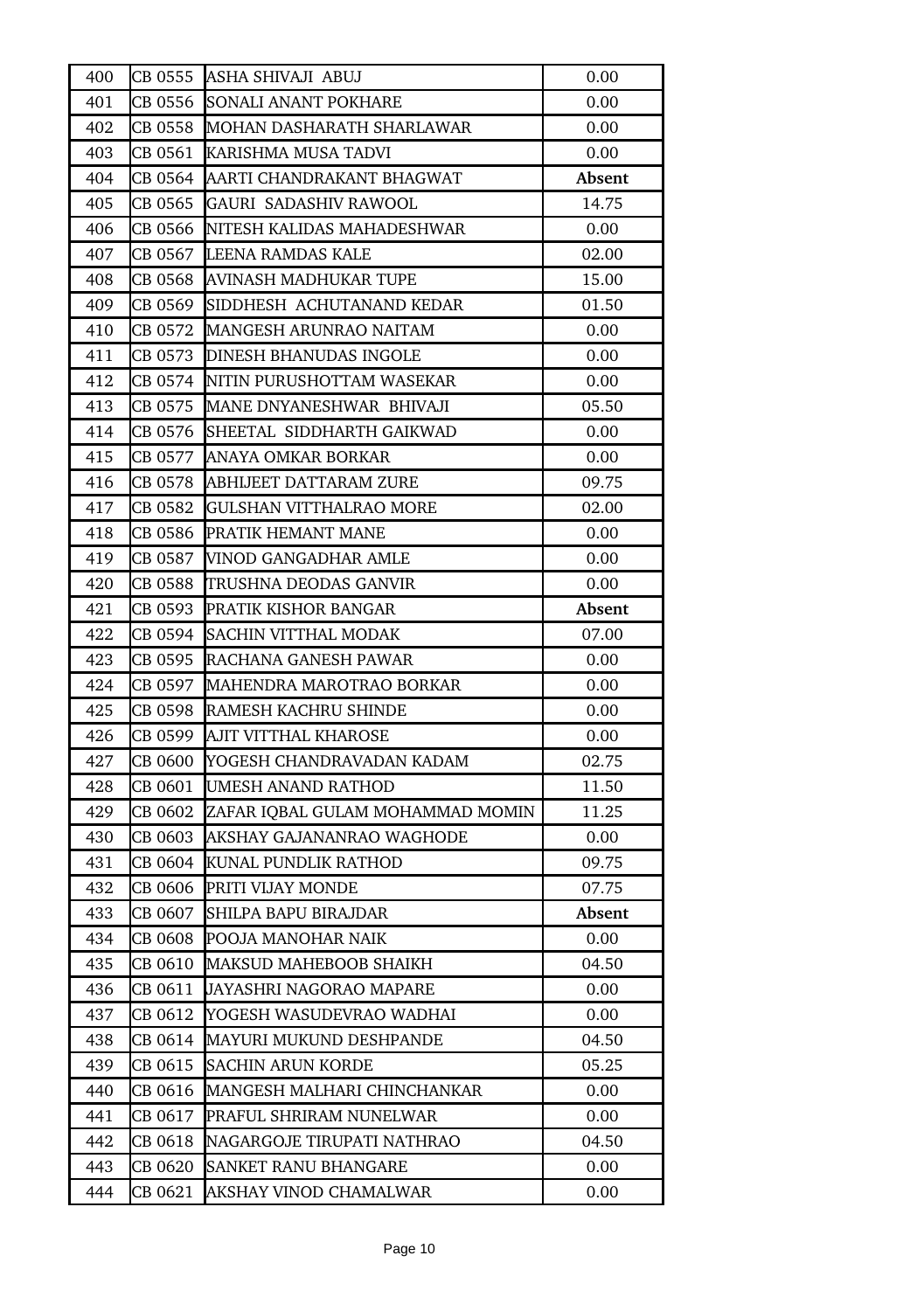| 445 |         | CB 0622 SUSHMA SHANTARAM VISHE         | 0.00   |
|-----|---------|----------------------------------------|--------|
| 446 |         | CB 0623 PRAMOD MAHADU VIRKAR           | 08.25  |
| 447 |         | CB 0625 SHILPA SHIVCHARAN PUROHIT      | 0.00   |
| 448 | CB 0626 | LAKHAN UDHAV NIKAM                     | 0.00   |
| 449 |         | CB 0627 PRADIP GANGARAM METKAR         | 13.75  |
| 450 |         | CB 0628 RASHMI VIKAS KANUKALE          | 0.00   |
| 451 |         | CB 0629  SURENDRA VITTHALRAO MORE      | 06.50  |
| 452 | CB 0631 | <b>SWATI JAGDISH LAD</b>               | 0.00   |
| 453 | CB 0634 | SUPRIYA VITTHAL KOLI                   | 04.75  |
| 454 | CB 0635 | <b>SAGAR LAXMAN GAIKWAD</b>            | Absent |
| 455 |         | CB 0636 NITESH KHUSHALJI GIRIGOSAVI    | 0.00   |
| 456 | CB 0637 | AVINASH ANKUSH PATIL                   | 0.00   |
| 457 |         | CB 0638 NIKHIL SHANTARAM SANAP         | 0.00   |
| 458 | CB 0639 | <b>SMITA MAHAVIR EKHANDE</b>           | 03.75  |
| 459 | CB 0640 | <b>SUNIL AMARSINGH PATIL</b>           | 0.00   |
| 460 |         | CB 0641 SHRINIVAS PANDHARINATH JUKKALE | 0.00   |
| 461 | CB 0642 | AMOL KESHAVRAO ZOND                    | 0.00   |
| 462 |         | CB 0643 YOGESH SAKHARAM PATIL          | 0.00   |
| 463 | CB 0644 | ASAVARI EKNATH YADAV                   | 0.00   |
| 464 |         | CB 0645 AKSHAY KUMAR CHAVAN            | 14.25  |
| 465 |         | CB 0646 AYYUB ABBAS SHAIKH             | 0.00   |
| 466 |         | CB 0647 PRANALI ASHOK AHIRE            | 12.25  |
| 467 |         | CB 0649 PRIYANKA TUSHAR VAYANGANKAR    | 03.00  |
| 468 | CB 0651 | PRAJAKTA PANDHARINATH WADEKAR          | 01.00  |
| 469 |         | CB 0652 ARUNA HANUMANJI THAKARE        | 0.00   |
| 470 |         | CB 0655  CHAITALI KALPESH DABHILKAR    | 0.00   |
| 471 |         | CB 0656 PRIYA MANOHAR PATIL            | 04.50  |
| 472 | CB 0657 | MADHURI SHYAMSUNDER TANDAN             | 17.50  |
| 473 | CB 0659 | VAISHALI BHOJRAJ CHANKAPURE            | 06.00  |
| 474 | CB 0661 | <b>MANGESH SUBHASH SONANKAR</b>        | 05.50  |
| 475 | CB 0663 | MANALI MANDAR NIMBALKAR                | 0.00   |
| 476 | CB 0664 | <b>GANESH ARVIND NIMBOLKAR</b>         | 04.00  |
| 477 | CB 0665 | PRIYANKA VIJAY PARAB                   | 0.00   |
| 478 | CB 0667 | PRITI VASANT CHAVAN                    | 06.00  |
| 479 | CB 0669 | <b>IMOHINI VILAS KSHIRSAGAR</b>        | 0.00   |
| 480 | CB 0672 | KALPANA RAGHUNATH USAKOYAL             | 11.25  |
| 481 | CB 0673 | SHUBHAM SHANKAR AGALAWE                | 02.25  |
| 482 | CB 0674 | ANITA CHANDRAKANT KALE                 | 0.00   |
| 483 | CB 0675 | UJWAL GAJANANRAO WANKHADE              | 0.00   |
| 484 | CB 0676 | AWEJ FARUKH SHEIKH                     | 0.00   |
| 485 | CB 0677 | PAYAL SURENDRA RAMTEKE                 | 0.00   |
| 486 | CB 0679 | <b>SURESH MOTILAL KATHARE</b>          | 0.00   |
| 487 | CB 0680 | DNYANESHWAR NANDU SHINDE               | 03.00  |
| 488 | CB 0683 | POOJA ARVIND BHUSKAT                   | 05.75  |
| 489 | CB 0685 | PURUSHOTTAM NARAYAN WANI               | 09.00  |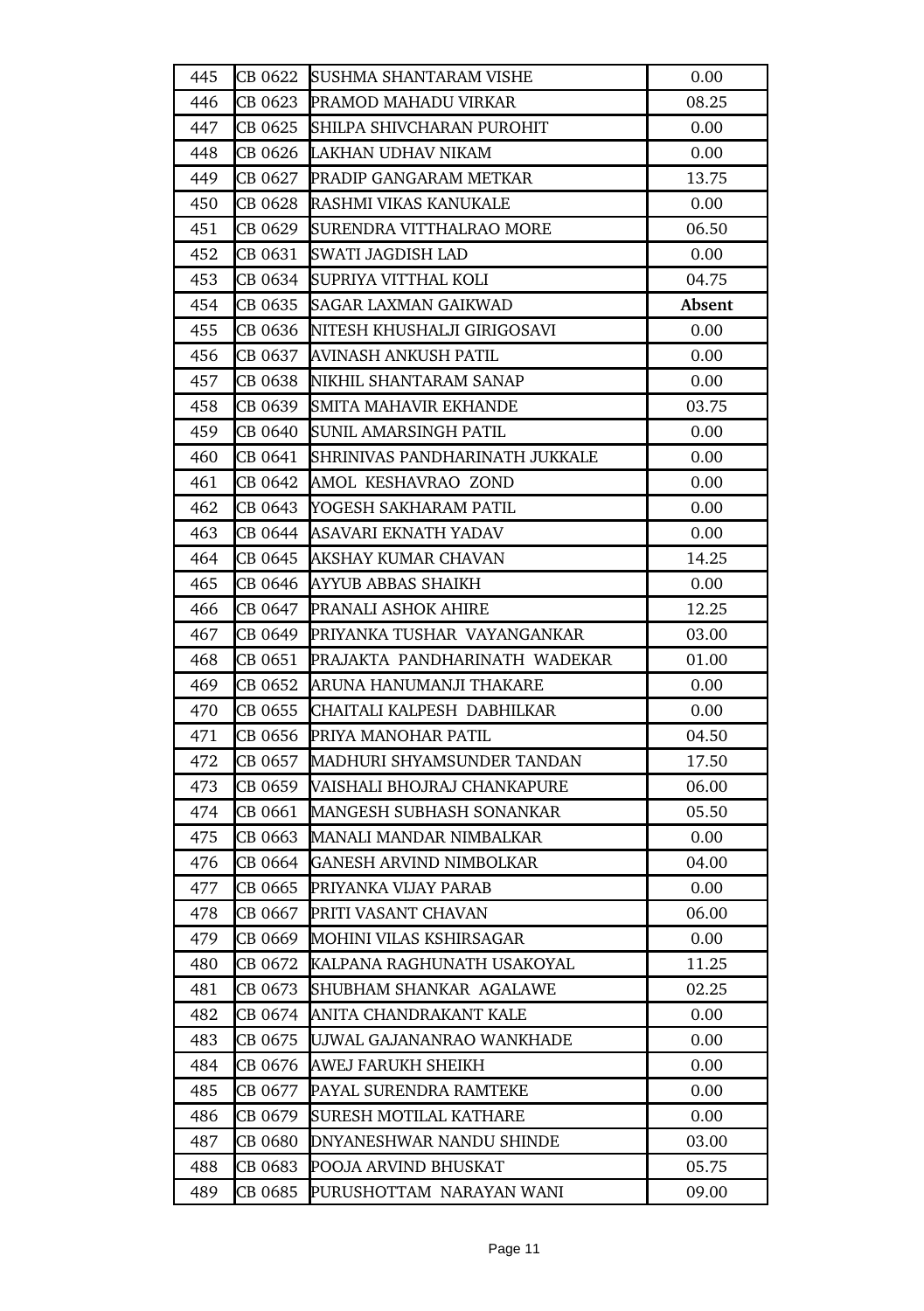| 490 | CB 0687 | PRIYALI MUKUND BHUDE                | 0.00   |
|-----|---------|-------------------------------------|--------|
| 491 | CB 0688 | RAJASHREE SHANKARRAO SARDAR         | 0.00   |
| 492 | CB 0689 | <b>BABAN ANKUSHRAO DHOLE</b>        | 0.00   |
| 493 | CB 0690 | YOGESH DNYANDEV GANGAN              | Absent |
| 494 | CB 0691 | ARATI JAGDEO INGALE                 | 0.00   |
| 495 | CB 0692 | KHANDERAO SHIVAJI KHARADE           | 0.00   |
| 496 | CB 0694 | GANESH BABULAL KUMAWAT              | 0.00   |
| 497 | CB 0695 | <b>PRATIKSHA MANOHAR WAGHMARE</b>   | 0.00   |
| 498 | CB 0696 | MEGHANA VILAS DHUMAL                | 0.00   |
| 499 | CB 0697 | VAIJAYANTI SHARADCHANDRA JADYE      | 04.75  |
| 500 |         | CB 0698 AKSHAY GOVIND LAD           | 0.00   |
| 501 |         | CB 0699 DNYANESHWAR DIGAMBAR PITALE | 01.50  |
| 502 | CB 0700 | AMEY KISHOR GANU                    | 01.50  |
| 503 | CB 0702 | KOMAL VISHAL PATIL                  | 0.00   |
| 504 | CB 0703 | <b>SHRADDHA VIJAY LAD</b>           | 0.00   |
| 505 |         | CB 0706 MADHAV YADAV DESALE         | 0.00   |
| 506 | CB 0708 | SWAPNIL KASHINATH DODE              | 07.00  |
| 507 | CB 0709 | ASHWINI SHYAMRAO JADHAV             | 0.00   |
| 508 | CB 0710 | <b>SWATI RAHUL GAVDE</b>            | 17.25  |
| 509 | CB 0711 | <b>SANDIP RAOSAHEB BHAROSE</b>      | 0.00   |
| 510 |         | CB 0712 SANTOSH HARIBHAU AWHAD      | 01.50  |
| 511 | CB 0713 | ASHWINI SHIVAJJAPPA NAGTHANE        | 13.00  |
| 512 | CB 0714 | VISHNU SHESHERAO KHUNE              | 0.00   |
| 513 | CB 0715 | PANKAJ ASHOKRAO RAUT                | 06.25  |
| 514 |         | CB 0716  NIKHIL DILIPRAO WADALKAR   | 05.00  |
| 515 | CB 0717 | <b>SURENDRA SHANTARAM PATIL</b>     | 10.00  |
| 516 | CB 0719 | SUJATA DNYNESHWAR SELKAR            | 0.00   |
| 517 | CB 0720 | <b>SWATI SUMED SAWANT</b>           | 14.75  |
| 518 | CB 0721 | ABHINANDAN ARVIND MATKAR            | 0.00   |
| 519 | CB 0722 | NUTAN NARAYAN DEWARKAR              | 0.00   |
| 520 |         | CB 0724 SEEMA GIRISH JOSHI          | 09.25  |
| 521 | CB 0725 | BHAGYASHREE RAMESH BOLE             | 0.00   |
| 522 | CB 0726 | KAILAS RANGRAO PADME                | 0.00   |
| 523 | CB 0727 | RAJKUMAR NAMDEO KOKATE              | 03.25  |
| 524 | CB 0729 | VIJAY RAMESH JADHAV                 | Absent |
| 525 | CB 0730 | PRASHANT JAGANNATH PATIL            | 0.00   |
| 526 | CB 0732 | RAGHUNATH DEVRAM POKLA              | 0.00   |
| 527 | CB 0733 | SHITAL SHANKARRAO KHANDEKAR         | 04.75  |
| 528 | CB 0734 | PRIYANKA LAHU PATIL                 | 13.00  |
| 529 | CB 0736 | YASHASWI YOGESH SHINDE              | 01.00  |
| 530 | CB 0737 | <b>MAYUR ASHOK GAJARE</b>           | 0.00   |
| 531 | CB 0738 | PALLAVI PRAKASH SALVI               | 11.50  |
| 532 | CB 0739 | SARIKA SATYAM PATIL                 | 0.00   |
| 533 | CB 0741 | KETAN NANDKISHOR CHAUDHARI          | 04.25  |
| 534 | CB 0742 | VARSHA VISHWAS ASAWALE              | 0.00   |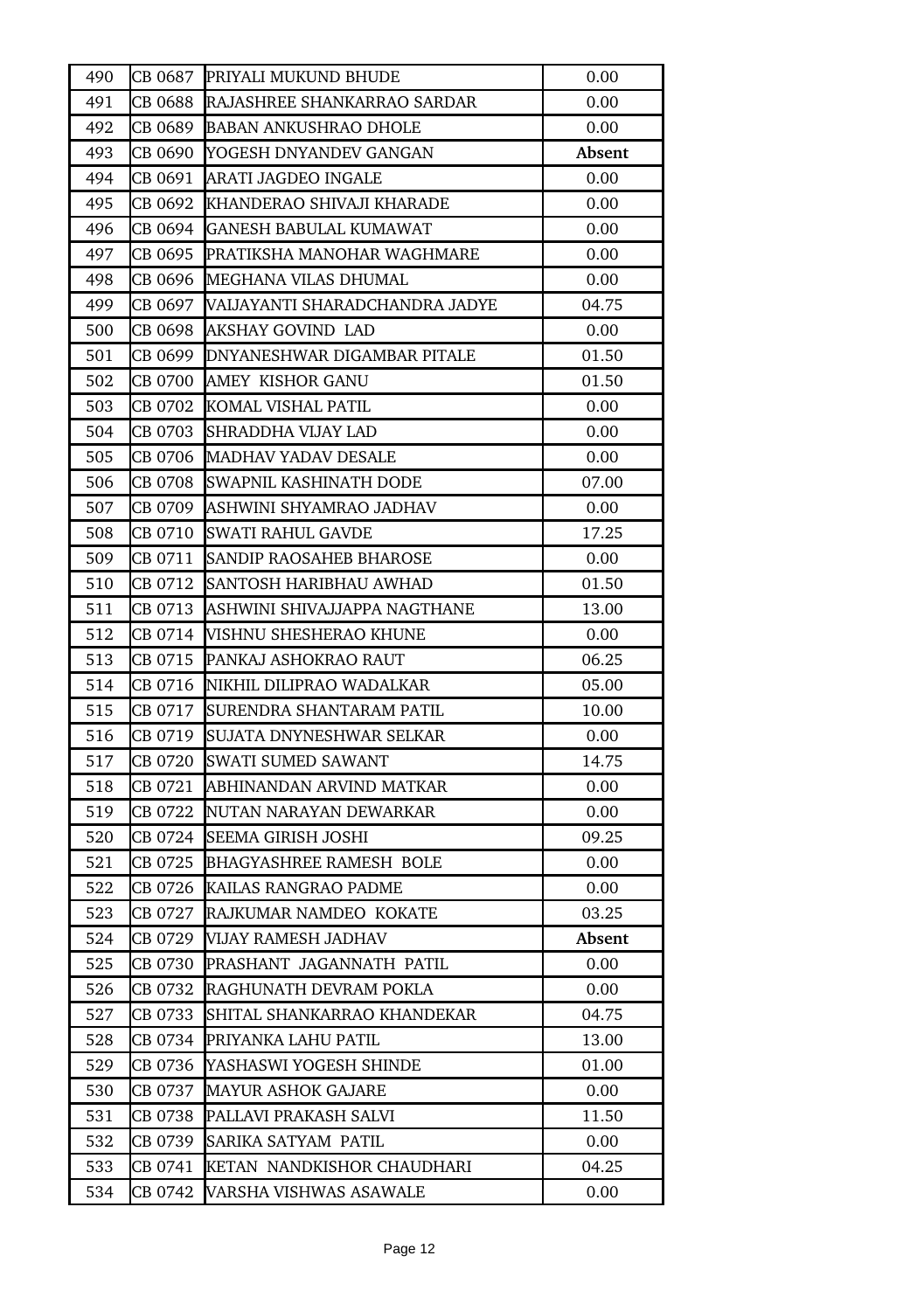| 535 |         | CB 0743 SANDIP GANPAT JAIGADE    | 0.00   |
|-----|---------|----------------------------------|--------|
| 536 |         | CB 0744 MCKY SAHEBRAO NAND       | 0.00   |
| 537 |         | CB 0745 ASHWIN ASHOKRAO BHALERAO | 0.00   |
| 538 | CB 0746 | <b>SONALI ANIL RAUT</b>          | 11.00  |
| 539 |         |                                  | 06.00  |
| 540 |         | CB 0748 DIGVIJAY DILIP GAIKWAD   | 02.25  |
| 541 |         | CB 0749  SUCHIT DILIP PINGALE    | 0.00   |
| 542 |         | CB 0750 MAHESH SAKHARAM RAHATE   | 15.75  |
| 543 |         | CB 0751 DEVENDRA ARJUN BARETHIYE | 0.00   |
| 544 |         | CB 0752 RESHMA RAVINDRA MANE     | 12.25  |
| 545 |         | CB 0753 HEMANGI KISHOR KARPE     | 02.25  |
| 546 |         | CB 0754  AJAY JAGDISH MISHRA     | 09.00  |
| 547 |         | CB 0755 SACHIN EKNATH BHAMARE    | 0.00   |
| 548 |         | CB 0756 URMILA PUNDLIK SONAWANE  | 0.00   |
| 549 |         | CB 0757 TRUPTI KESHAV ROKADE     | 0.00   |
| 550 |         | CB 0758 BHASKAR KESHAV BHOIR     | 05.50  |
| 551 |         | CB 0759 SWAPNIL MANSING GAIKWAD  | 0.00   |
| 552 |         | CB 0760 WINDA BALKRUSHNA KAMBLE  | 0.00   |
| 553 |         | CB 0761 RUTIKA VITHAL GAIKWAD    | 0.00   |
| 554 |         | CB 0762 SUNANDA SUNIL PAWAR      | 0.00   |
| 555 |         | CB 0763 TEJAS RAVINDRA GAIKWAD   | 0.00   |
| 556 | CB 0764 | AVINASH LAXMIKANT BAISANE        | 06.50  |
| 557 | CB 0767 | VIKRANT GOVINDRAO SURWASE        | 06.50  |
| 558 | CB 0768 | <b>SWAPNIL ANIL GHUNTE</b>       | 0.00   |
| 559 |         | CB 0771 RESHMA GANGARAM PATIL    | 0.00   |
| 560 |         | CB 0772 SAYALI SUNDAR PARAB      | 15.75  |
| 561 |         | CB 0774 NAMRATA YOGESH SHETYE    | Absent |
| 562 | CB 0775 | ANIRUDDHA ARVIND JUNGHARE        | 02.25  |
| 563 | CB 0776 | PRAJAKTA RAMESH BIJAM            | 13.50  |
| 564 | CB 0777 | SANDEEP VAMAN KARALE             | 0.00   |
| 565 | CB 0778 | SAISINGH GANGARAM BAIS           | 0.00   |
| 566 | CB 0779 | ARCHANA NAMADEV SONAWANE         | 0.00   |
| 567 | CB 0782 | ISUNANDA PARMESHWAR PUJARI       | 14.75  |
| 568 | CB 0783 | ASLAM RAMJAN SHAIKH              | 03.50  |
| 569 | CB 0784 | KOMAL SANJAY GUPTA               | 0.00   |
| 570 | CB 0785 | RUKMINI AMBADAS GUJALE           | 04.25  |
| 571 | CB 0786 | VAISHALI MOHAN NAIK              | 04.25  |
| 572 | CB 0789 | DEVANAND ABHIMAN WAHULE          | 0.00   |
| 573 | CB 0790 | <b>SACHIN SHRAVAN CHAVAN</b>     | 02.00  |
| 574 | CB 0793 | WAIBHAV CHANDRAKANT BHANDARE     | 0.00   |
| 575 | CB 0794 | RAJENDRA SUDAM CHAVAN            | 0.00   |
| 576 | CB 0795 | SHUBHANGI DNYANDEO GAIKWAD       | 0.00   |
| 577 | CB 0796 | KAJAL KRUSHNARAO LANJEWAR        | 0.00   |
| 578 | CB 0798 | SUJATA BHARAT BURLE              | 09.00  |
| 579 | CB 0800 | PRATHAMESH VINOD PITALE          | 0.00   |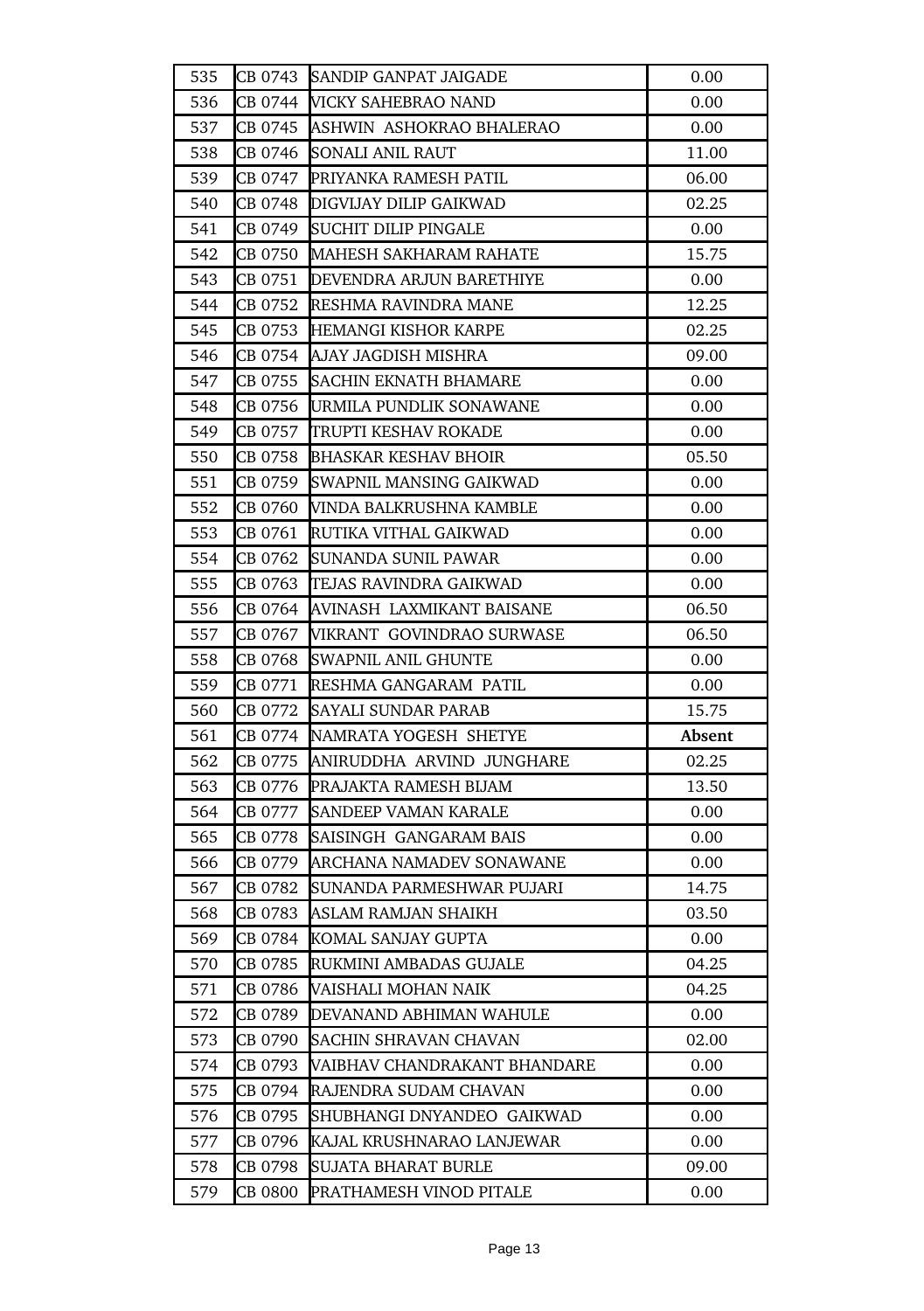| 580 |         | CB 0801 PRAVIN SAHEBRAO MANKAR         | 0.00   |
|-----|---------|----------------------------------------|--------|
| 581 |         | CB 0802   WISHAVJEET RAMRAO PATIL      | 0.00   |
| 582 | CB 0803 | <b>SANTOSH ASHOK DESHMUKH</b>          | 03.00  |
| 583 | CB 0805 | SNEHAL SANDIP DESHMUKH                 | 15.75  |
| 584 | CB 0806 | <b>SHIVDAS KISAN BHANGARE</b>          | 0.00   |
| 585 | CB 0807 | PRAVIN RAJARAM PATIL                   | 04.50  |
| 586 |         | CB 0808 BHUPESH UDDHAV UKEY            | 0.00   |
| 587 |         | CB 0809 PRAKASH AMRUT KHUNE            | Absent |
| 588 |         | CB 0810 DASHARATH KRISHNA DONGARE      | 0.00   |
| 589 |         | CB 0811 NANDKISHOR SURAJLAL PATLE      | 0.00   |
| 590 | CB 0812 | <b>SUYOG RAMA BADE</b>                 | 04.75  |
| 591 |         | CB 0813 SHUBHAM MURLIDHAR LILARVHE     | 07.50  |
| 592 | CB 0814 | ASHOK MUNJAJI JADHAV                   | 08.75  |
| 593 | CB 0815 | APARNA HEMCHANDRA TAMORE               | 01.75  |
| 594 | CB 0816 | VILAS GUNDAPPA MAHANING                | 0.00   |
| 595 | CB 0818 | <b>PRAMOD DNYANDEV MANE</b>            | 06.50  |
| 596 |         | CB 0819  RUPALI HEMASHACHANDRA SHAHANE | 01.25  |
| 597 |         | CB 0820 NILESH YOGESHWAR CHANDORE      | 0.00   |
| 598 | CB 0821 | <b>CHHAYA BHANUDAS PUNGLE</b>          | 04.75  |
| 599 | CB 0822 | <b>VISHNU YADAVRAO PATIL</b>           | 0.00   |
| 600 | CB 0823 | <b>IGAYATRI SUDHIR DHARASURKAR</b>     | 0.00   |
| 601 | CB 0824 | DHANASHRI RADHAKRISHNA PATHAK          | 0.00   |
| 602 | CB 0825 | <b>JUHI ANIL MANKAME</b>               | 0.00   |
| 603 | CB 0826 | PAVITRA PARSHURAM HADPAD               | 10.75  |
| 604 |         | CB 0827 VIKAS BALAJI MUNDE             | 09.25  |
| 605 |         | CB 0828 DEEPALI KASHINATH BANSOD       | 0.00   |
| 606 | CB 0829 | TUSHAR RAMESH PATIL                    | 0.00   |
| 607 | CB 0830 | <b>SHWETA SAGAR PATIL</b>              | 07.00  |
| 608 | CB 0831 | <b>GOVIND VANKATI ADERAO</b>           | 0.00   |
| 609 | CB 0832 | <b>BHIMRAO SUGRIV THOMBRE</b>          | 01.75  |
| 610 | CB 0833 | PANKAJ GOPAL PATIL                     | 16.25  |
| 611 | CB 0835 | <b>PRASHANT VASUDEO DANDEKAR</b>       | 0.00   |
| 612 | CB 0836 | ABHIJEET PRAKASH CHAVAN                | 0.00   |
| 613 | CB 0837 | PAVAN WANKHEDE BHIMRAO WANKHEDE        | 0.00   |
| 614 | CB 0838 | ISANTOSH BABASAHEB PATHADE             | 0.00   |
| 615 | CB 0839 | SUCHITA DEVENDRA SALUNKE               | 03.75  |
| 616 | CB 0840 | <b>JAYSHREE SHANKAR PALVE</b>          | 0.00   |
| 617 | CB 0842 | <b>VAIDEHI SAMIR SHINDE</b>            | 0.00   |
| 618 | CB 0843 | RAJRATAN PRAKASH KANANDE               | 02.50  |
| 619 | CB 0844 | <b>MRUDULA SURESHRAO AHERKAR</b>       | 07.50  |
| 620 | CB 0845 | AMBADAS KACHARU MALI                   | 0.00   |
| 621 | CB 0846 | <b>AMOL RAMESH TANDALE</b>             | 0.00   |
| 622 | CB 0847 | PRAMOD SATYANARAYANRAO MASKE           | 04.25  |
| 623 | CB 0848 | KIRTI KESHAV DHULAP                    | 0.00   |
| 624 | CB 0849 | SUREKHA SHIVNATH PETHE                 | 0.00   |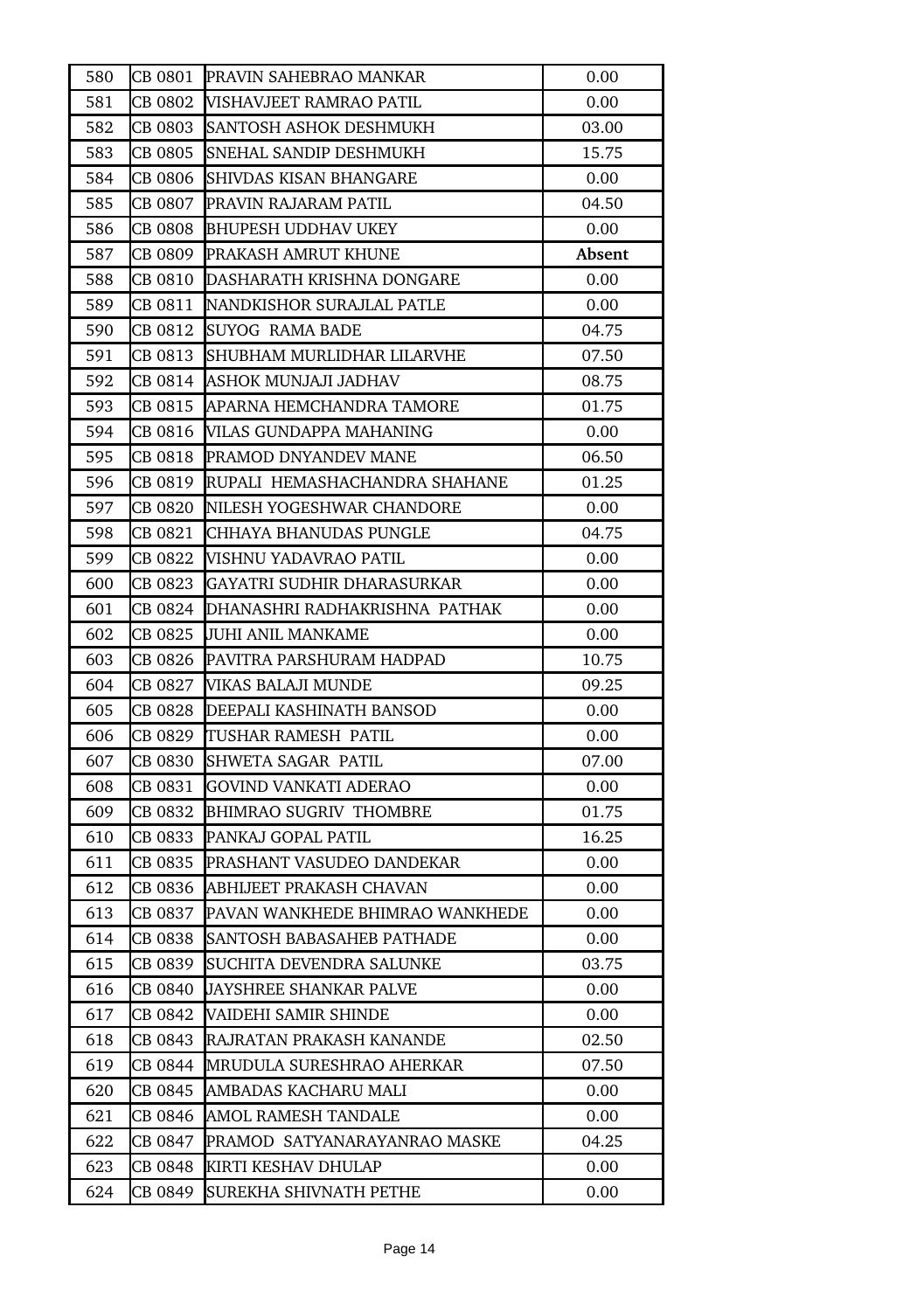| 625 |         | CB 0851 WISHAKA PRASHANT BHANDARE    | 06.75  |
|-----|---------|--------------------------------------|--------|
| 626 |         | CB 0852 KISHORI ROHAN MORE           | 11.75  |
| 627 |         | CB 0853  ROHIT MADHUKAR GODSE        | 0.00   |
| 628 |         | CB 0854 RAFIK HAMJA SHAHA            | 0.00   |
| 629 |         | CB 0855 KAVITA PHULCHAND RATHOD      | 0.00   |
| 630 |         | CB 0856 SACHIN SAKHARAM PALANKAR     | 0.00   |
| 631 |         | CB 0857 PRAVIN KAILAS DARUNDE        | 0.00   |
| 632 | CB 0858 | SAIPRASAD MADHUKAR PANDIT            | 0.00   |
| 633 |         | CB 0859 AMOL YASHWANT FULE           | 0.00   |
| 634 |         | CB 0864 TUSHAR MADHUKAR MALI         | 04.75  |
| 635 |         | CB 0865 SARIKA NARESH GHARANIYA      | Absent |
| 636 | CB 0867 | NAMRATA SATYAWAN PARAB               | 0.00   |
| 637 |         | CB 0868 PALLAVI AMBADAS AMBULKAR     | 15.50  |
| 638 |         | CB 0871 MAYURI JITENDRA KURANE       | 14.75  |
| 639 |         | CB 0872 PRIYANKA GAJANAN SHINDE      | 11.75  |
| 640 |         | CB 0873 SURESH PANDURANG AGALE       | 02.75  |
| 641 |         | CB 0875 KALYAN KARBHARI BALLAL       | 04.75  |
| 642 | CB 0876 | <b>PRASAD PRAMOD KHOT</b>            | 09.75  |
| 643 |         | CB 0877 BHIMABAI JAYRAM HAREL        | 05.50  |
| 644 |         | CB 0879 SHRAVANI SANTOSH TODANKAR    | 04.75  |
| 645 |         | CB 0880 ANJALI BHARAT AHIRE          | 02.25  |
| 646 | CB 0881 | VIKAS RAMESH SAUNDARMAL              | 0.00   |
| 647 | CB 0882 | <b>VIKAS GOVINDRAO BHALERAO</b>      | 0.00   |
| 648 |         | CB 0884 MANISHA MADHUKAR MAHAJAN     | 0.00   |
| 649 |         | CB 0885 AVINASH BABASAHEB GOPALGHARE | 03.00  |
| 650 | CB 0886 | <b>MOHAN ANANTA HUMANE</b>           | 0.00   |
| 651 | CB 0887 | GAYATRI RAVINDRA BADGUJAR            | 05.50  |
| 652 | CB 0888 | ANAND BHARAT PATEKAR                 | 0.00   |
| 653 | CB 0892 | SHIVSHANKAR RAMCHANDRA YELEBOINWAD   | 0.00   |
| 654 | CB 0897 | DISHANT ARUN PATIL                   | 0.00   |
| 655 | CB 0900 | ANIKET AVINASH PAWAR                 | 0.00   |
| 656 | CB 0901 | <b>SAGAR ASHOK RATHOD</b>            | 0.00   |
| 657 | CB 0904 | SATISH NINGAPPA DHALE                | 02.75  |
| 658 | CB 0905 | <b>GAJANAN LAXMAN PANDIT</b>         | 0.00   |
| 659 | CB 0906 | SUPRIYA RAMESH KAMBLE                | 03.00  |
| 660 | CB 0907 | <b>SHWETA ARUNRAO SABLE</b>          | 0.00   |
| 661 | CB 0909 | <b>SWATI SACHIN SALUNKE</b>          | 06.75  |
| 662 | CB 0910 | UMESH GANESHRAO DABHADE              | 0.00   |
| 663 | CB 0912 | SHIVAJI RAMBHAU PIMPALE              | 0.00   |
| 664 | CB 0913 | PRASAD PRAKASH BENDRE                | 0.00   |
| 665 | CB 0916 | <b>GORAKH RAMRAO BODKHE</b>          | Absent |
| 666 | CB 0917 | ABHISHEK BHIMASHANKAR KOMALWAR       | 0.00   |
| 667 | CB 0918 | <b>RAVI REKHALAL BANSODE</b>         | Absent |
| 668 | CB 0919 | <b>APPASO BRAMHADEV PATIL</b>        | 0.00   |
| 669 | CB 0923 | SWAPNIL BAJIRAO BACCHE               | 0.00   |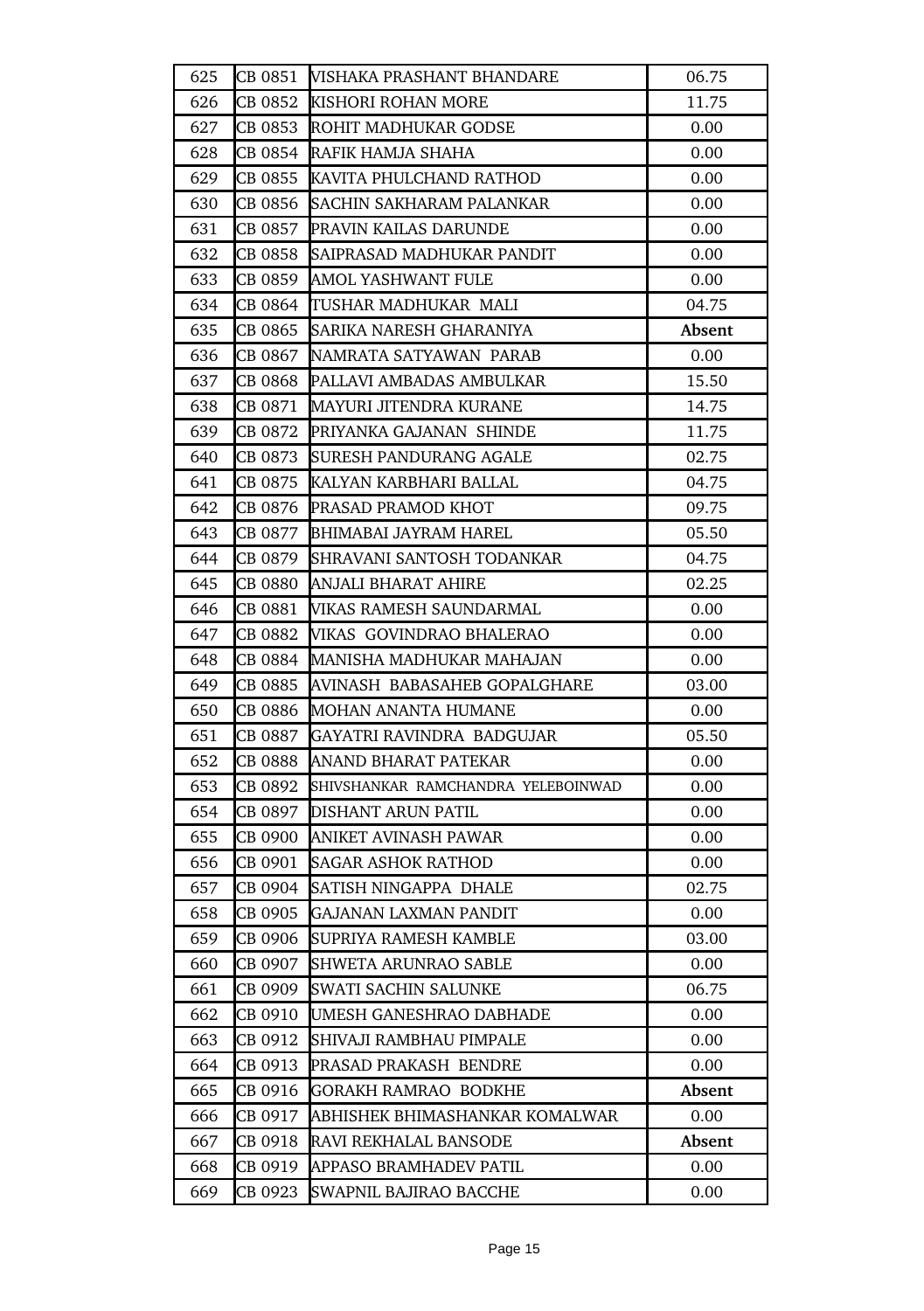| 670 |         | CB 0924 MAYURI VISHNU JANGAM           | 0.00   |
|-----|---------|----------------------------------------|--------|
| 671 |         | <b>CB 0925 DINESH DATTATRAYA GATE</b>  | 0.00   |
| 672 |         | CB 0926 YAMAJI NAKTU JENGATHE          | 0.00   |
| 673 | CB 0927 | MAHESH CHANDRAVADAN KADAM              | 0.00   |
| 674 |         | CB 0928 ARAVIND TRYAMBAK PARATWAGH     | 03.50  |
| 675 |         | CB 0929 SHEETAL ROHAN PATIL            | 0.00   |
| 676 |         | <b>CB 0930 SHAILESH SADANAND KOLGE</b> | 06.50  |
| 677 |         | CB 0931 LATA PRADEEP PADWALKAR         | 08.75  |
| 678 |         | CB 0932 GAURI ANANT GHADSHI            | 10.25  |
| 679 |         | CB 0933 ANKUSH KASHINATH KAMATKAR      | 0.00   |
| 680 |         | CB 0934 RASHMI AMIT JADHAV             | 0.00   |
| 681 |         | CB 0935   SULBHA SHIVAJI GAIKWAD       | 0.00   |
| 682 |         | CB 0937 TEJASHREE KRISHNA PAWASKAR     | 0.00   |
| 683 |         | CB 0938 AKASH BALU GAWANDE             | 0.00   |
| 684 |         | <b>CB 0939 GAYATRI PRAVIN WAKALKAR</b> | 16.00  |
| 685 |         | CB 0940 SHRIPAD GOVIND WAKDE           | 03.25  |
| 686 | CB 0941 | SAMADHAN MARUTI KAMBALE                | 0.00   |
| 687 | CB 0942 | UMESH VITHAL KHEDKAR                   | 0.00   |
| 688 | CB 0943 | SHIVANAND KASHINATH BASWANTE           | 0.00   |
| 689 | CB 0944 | <b>SUNIL TULSHIRAM DEOLE</b>           | 0.00   |
| 690 |         | <b>CB 0945 SAGAR PRAKASH SABALE</b>    | 0.00   |
| 691 | CB 0947 | VIPUL VINOD CHAKKARWAR                 | 0.00   |
| 692 | CB 0948 | <b>VANITA BAPU GALVE</b>               | 0.00   |
| 693 | CB 0949 | <b>SNEHAL RAJESH KHATU</b>             | 14.50  |
| 694 |         | CB 0950 PRITI PRAKASHRAO GOKHALE       | 0.00   |
| 695 |         | <b>CB 0951 SATISH GOROBA WAGHMARE</b>  | 0.00   |
| 696 | CB 0952 | PRAJAKTA SHRIKRISHNANAIK NAIK          | 0.00   |
| 697 | CB 0953 | ISUYOG CHANDRAKANT HUJWANT             | Absent |
| 698 | CB 0954 | MAJID MAHEBUB SAYYED                   | 04.50  |
| 699 | CB 0955 | <b>DIKSHA RAVINDRA SHELAR</b>          | 0.00   |
| 700 |         | CB 0956 SHUBHANGI RAJENDRA WARHADE     | 0.00   |
| 701 | CB 0957 | AMOL MAHAJANRAO PAWAR                  | Absent |
| 702 | CB 0958 | RUSHIKESH CHANDRASHEKHAR PATIL         | 06.00  |
| 703 | CB 0960 | MANJUTAI NARHARI WASU                  | 0.00   |
| 704 | CB 0961 | <b>PREM SUDHAKAR KOLPE</b>             | 0.00   |
| 705 | CB 0962 | MADHURI ANAND GAWADE                   | 0.00   |
| 706 | CB 0963 | YOGESH SITARAM DORALE                  | 0.00   |
| 707 | CB 0964 | ISHADUL WAHEDSAB SHAIKH                | 0.00   |
| 708 | CB 0965 | UBED HUSSAIN AMJAT SHAIKH              | 0.00   |
| 709 | CB 0966 | ISAGAR RAJENDRA VARHADE                | 0.00   |
| 710 | CB 0967 | <b>SHITAL BHAGWAN TATE</b>             | 03.50  |
| 711 | CB 0968 | <b>NUTAN RAM GANGURDE</b>              | 02.50  |
| 712 | CB 0969 | PRASHANT ASHOKRAO DESHPANDE            | 0.00   |
| 713 | CB 0970 | <b>ROHIT RAMESH TODPE</b>              | 0.00   |
| 714 | CB 0972 | SWAPNALI GAJANAN BHALERAO              | 0.00   |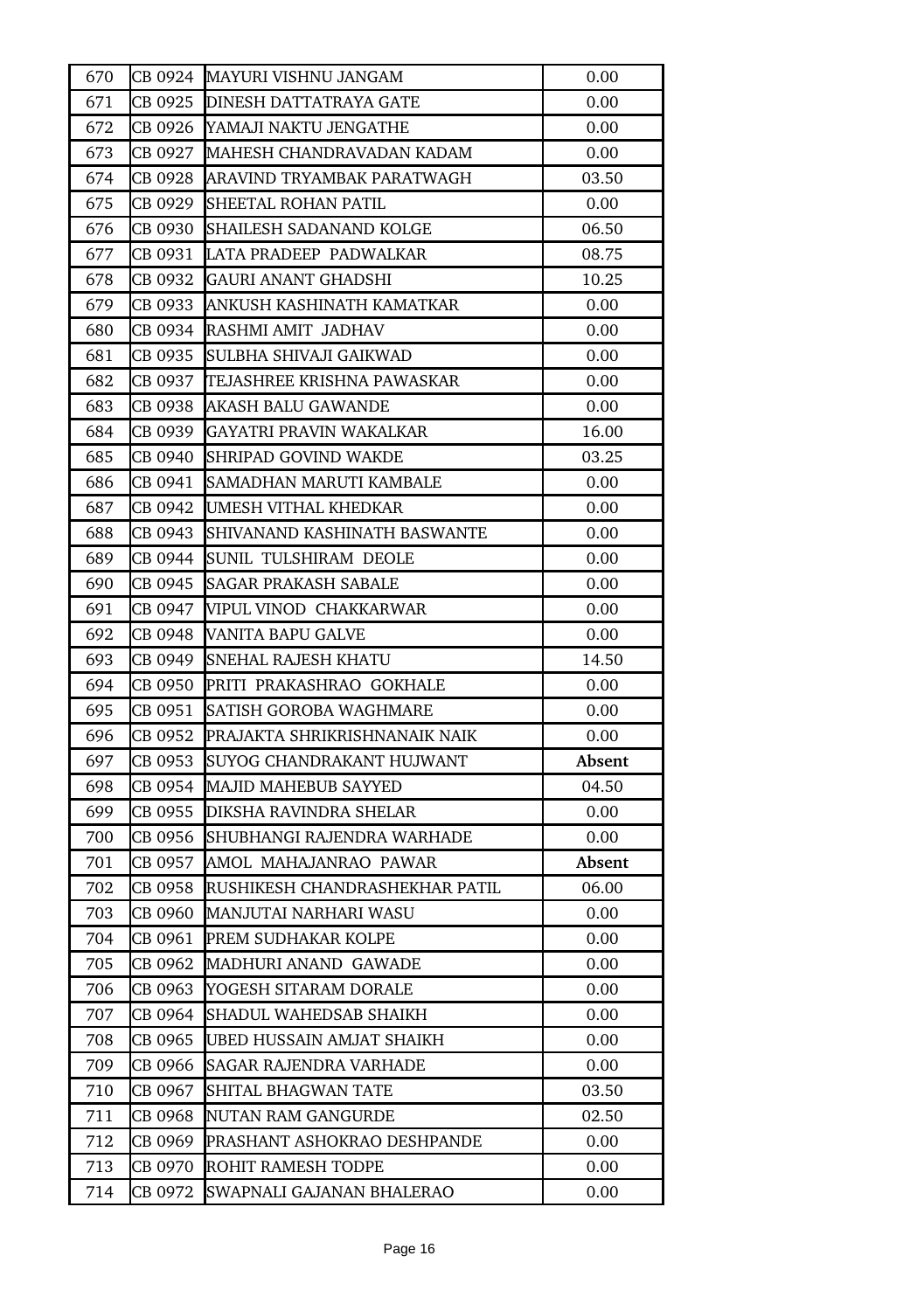| 715 | CB 0974 | PRAJAKTA PRANIT PATIL               | 14.25  |
|-----|---------|-------------------------------------|--------|
| 716 | CB 0975 | <b>SAGAR MADHUKAR DHOTRE</b>        | 06.25  |
| 717 | CB 0976 | <b>PRIYA KRUSHNA KHARCHE</b>        | 0.00   |
| 718 | CB 0977 | <b>SHAILENDRA VITTHALRAO MORE</b>   | 12.25  |
| 719 | CB 0980 | DHANANJAY MORESHWARRAO RAUT         | 0.00   |
| 720 | CB 0982 | <b>VISHWADEEP KONDIBARAO MAGARE</b> | 0.00   |
| 721 | CB 0983 | HEENA SHRIKRUSHNA SAWALAKHE         | Absent |
| 722 | CB 0984 | <b>JONKAR MANOHAR DESHMUKH</b>      | 01.75  |
| 723 | CB 0985 | <b>VAIBHAV VIKAS JAMKAR</b>         | 0.00   |
| 724 | CB 0986 | AMOL KISHORRAO RAJURKAR             | 0.00   |
| 725 | CB 0989 | RISHIKA CHANDRAPRATAP PATIL         | 07.75  |
| 726 | CB 0990 | WIKAS MANIKRAO WAGHMARE             | 01.75  |
| 727 | CB 0992 | MITESH SANJAY JADHAV                | 0.00   |
| 728 | CB 0993 | ASMITA ARUN GURAM                   | 02.75  |
| 729 | CB 0994 | AARTI UJJWAL WALKE                  | 0.00   |
| 730 |         | CB 0997 HARSHAD KAWADU BAWANKAR     | 0.00   |
| 731 |         | CB 0998 SHIVSHANKAR RAMRAO JADHAV   | 0.00   |
| 732 | CB 0999 | <b>USHA SUPADA INGALE</b>           | 0.00   |
| 733 | CB 1000 | NARENDRA NAGORAO TEKADE             | 0.00   |
| 734 | CB 1002 | POOJA DEVENDRA TANDEL               | 01.75  |
| 735 |         | CB 1003 WARSHA DIGAMBAR SHIRSE      | 0.00   |
| 736 | CB 1005 | MOHINI SHIVAJIRAO PATIL             | 0.00   |
| 737 | CB 1006 | <b>SIYERIN LORES DSOUZA</b>         | 09.25  |
| 738 | CB 1007 | AKSHAY DEVIDAS DAMODHARE            | 0.00   |
| 739 |         | CB 1008 DHAMMDIP DATTRAO PAIKRAO    | 04.00  |
| 740 | CB 1009 | NAMDEV BHIMRAO NAIKNAWARE           | 0.00   |
| 741 | CB 1010 | RAVINDRA GOWARDHAN KHAIRKAR         | 0.00   |
| 742 | CB 1012 | VINDA DHANANJAY GOTHANKAR           | 16.75  |
| 743 | CB 1013 | ARCHANA JAGDISH DAREKAR             | 10.00  |
| 744 | CB 1014 | SACHIN SUKHADEVRAO KONDEKAR         | 0.00   |
| 745 | CB 1020 | PRATIKSHA SHAMRAO SANAS             | 13.25  |
| 746 | CB 1021 | AKSHAY RANJEET YADAV                | 04.75  |
| 747 | CB 1022 | VIKAS PIRAJI HATTIAMBIRE            | 15.25  |
| 748 | CB 1023 | RINKU JAYRAM DALVI                  | 11.75  |
| 749 | CB 1024 | AJINATH SAMPAT NALE                 | 0.00   |
| 750 | CB 1025 | SHATABDI SUDAM KAMBLE               | 0.00   |
| 751 | CB 1026 | ANIL SADASHIV KAREKAMBLE            | 02.50  |
| 752 | CB 1027 | MAHESH NAGORAO PATHAK               | 0.00   |
| 753 | CB 1028 | VARSHA SAHEBRAO JONDHALE            | 0.00   |
| 754 | CB 1029 | OMKAR SURYAKANT TAMSARE             | 0.00   |
| 755 | CB 1030 | PUSHPA SAVJI PATEL                  | 0.00   |
| 756 | CB 1031 | ASHWINI RAMDAS KUMARE               | 0.00   |
| 757 | CB 1032 | PRIYANKA VINOD PATIL                | 0.00   |
| 758 | CB 1033 | AKSHAYA TUKARAM PATIL               | 0.00   |
| 759 | CB 1034 | SMITA DASHARATHRAO WAGHMARE         | 0.00   |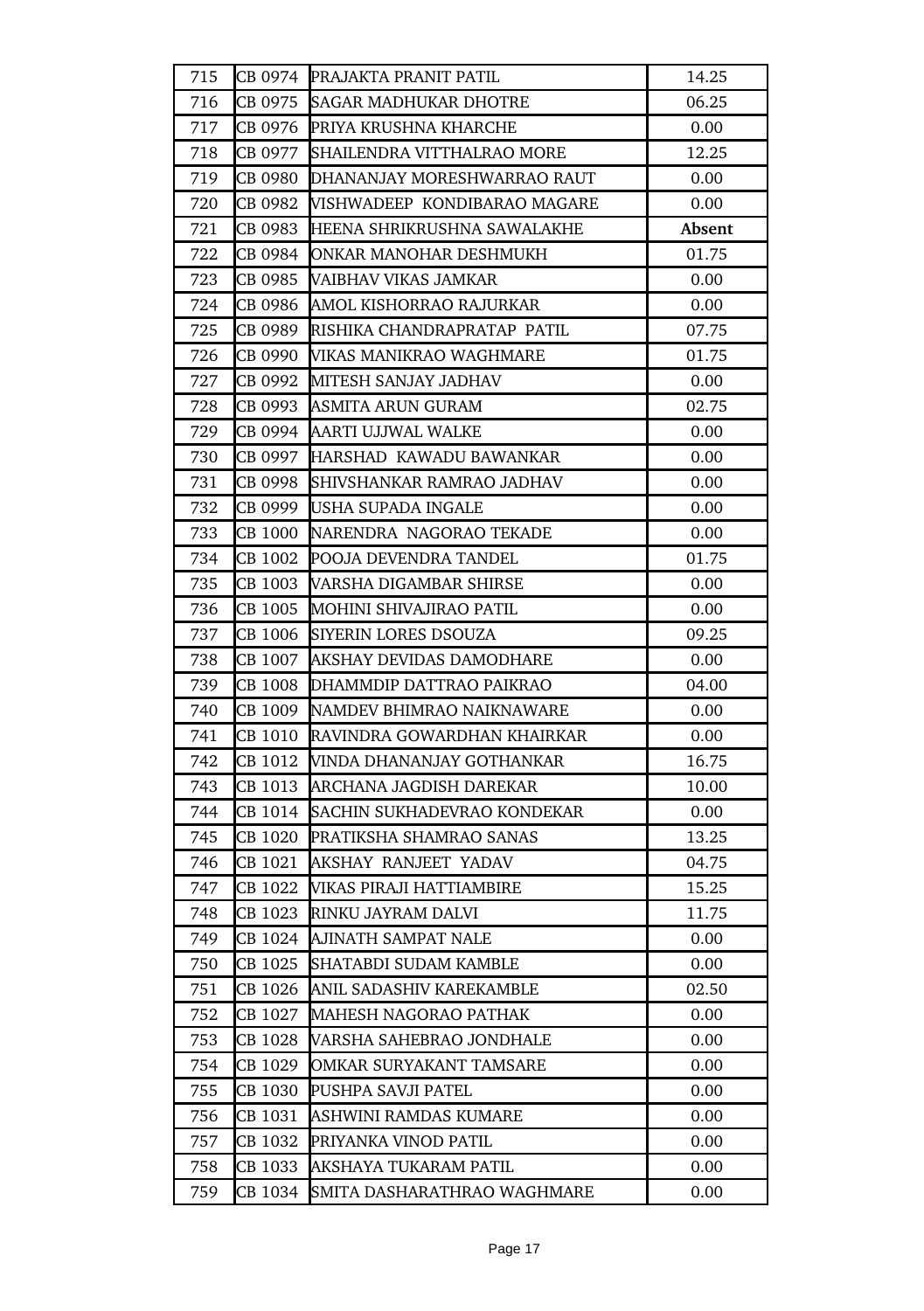| 760 | CB 1035 | KAILASH PRABHU CHAVAN                | 0.00  |
|-----|---------|--------------------------------------|-------|
| 761 | CB 1036 | POONAM VAIBHAV JADHAV                | 0.00  |
| 762 | CB 1037 | AMOL AVINASH GIRGAONKAR              | 13.50 |
| 763 | CB 1038 | <b>RESHMA MOHAN TAMBE</b>            | 08.50 |
| 764 | CB 1039 | <b>ROSHAN SURESH LODHE</b>           | 0.00  |
| 765 | CB 1040 | NITIN DNYANESHWAR DHANKE             | 08.50 |
| 766 |         | CB 1041 BHUSHAN VIJAYKUMAR AGRAWAL   | 14.50 |
| 767 | CB 1043 | KHUSHABU RADHESHAYAM RAJPUT          | 11.00 |
| 768 | CB 1044 | RAVINDRA NARAYAN MULEY               | 0.00  |
| 769 | CB 1047 | AMOL NAMDEVRAO SURYAWANSHI           | 0.00  |
| 770 | CB 1049 | <b>SACHIN VILAS KALEL</b>            | 0.00  |
| 771 | CB 1050 | VANASHREE UMESH GAIKWAD              | 0.00  |
| 772 | CB 1052 | GEETA PRATUL VAITY                   | 0.00  |
| 773 | CB 1053 | <b>SULAXNA HIVRAJ RAUT</b>           | 0.00  |
| 774 | CB 1054 | RAJU MAROTI ZADE                     | 05.50 |
| 775 | CB 1055 | <b>SHITAL NAMDEO KHADE</b>           | 16.75 |
| 776 | CB 1057 | IASHOK DINAJI KHILLARE               | 0.00  |
| 777 | CB 1059 | <b>SHRUTI BALKRISHNA PATIL</b>       | 0.00  |
| 778 |         | CB 1060 WIJAY MANSING GIRASE         | 0.00  |
| 779 | CB 1062 | <b>CHANDRASHEKHAR SANTOSH KALE</b>   | 05.50 |
| 780 |         | CB 1064 ASHWINI MAHADEORAO VALATHARE | 0.00  |
| 781 | CB 1066 | WISHAL DIWAKAR BENDARKAR             | 03.25 |
| 782 | CB 1067 | JAYASHRI RAJENDRA CHAVAN             | 0.00  |
| 783 | CB 1068 | AVINASH NANDU NIKAM                  | 0.00  |
| 784 |         | CB 1069 ANTESHWAR PANDURANG SHINDE   | 05.25 |
| 785 |         | CB 1070 SARIKA MAHADEV BADE          | 0.00  |
| 786 | CB 1071 | INGLE SHRIKRISHNA BHASKAR            | 0.00  |
| 787 | CB 1075 | RITA DILIPRAO DHAGE                  | 0.00  |
| 788 | CB 1076 | SANJAYKUMAR SURAJLAL FARKUNDE        | 0.00  |
| 789 | CB 1077 | <b>NAMRATA TUKARAM KOKARE</b>        | 03.50 |
| 790 | CB 1078 | <b>BALU EKNATH SANGLE</b>            | 05.25 |
| 791 | CB 1079 | MEGHALI SHASHIKANT SATPUTE           | 0.00  |
| 792 | CB 1080 | HEMLATA SANJAY GHUDE                 | 0.00  |
| 793 | CB 1081 | AJAY SHIVARAJ BIRADAR                | 0.00  |
| 794 | CB 1083 | RAJU VITHALRAO GAIKWAD               | 0.00  |
| 795 | CB 1084 | SAMIKSHA MOHAN HADKAR                | 0.00  |
| 796 | CB 1085 | <b>SAYALI VINOD MAYEKAR</b>          | 0.00  |
| 797 | CB 1086 | <b>SUNIL SURESH YADAV</b>            | 0.00  |
| 798 | CB 1087 | <b>SAVITA BAGAL MORE</b>             | 0.00  |
| 799 | CB 1089 | SAJID NABISAAB SAYYAD                | 0.00  |
| 800 | CB 1090 | SWAPNALI HARISHCHANDRA NAIK          | 04.75 |
| 801 | CB 1092 | PUNAM PURUSHOTTAM FULEWALE           | 0.00  |
| 802 | CB 1097 | <b>RESHMI ABHIJIT GAWADE</b>         | 0.00  |
| 803 | CB 1098 | <b>SANJAY DEVIDAS SHELKE</b>         | 0.00  |
| 804 | CB 1100 | <b>CHETAN DNYANDEV SALVE</b>         | 04.00 |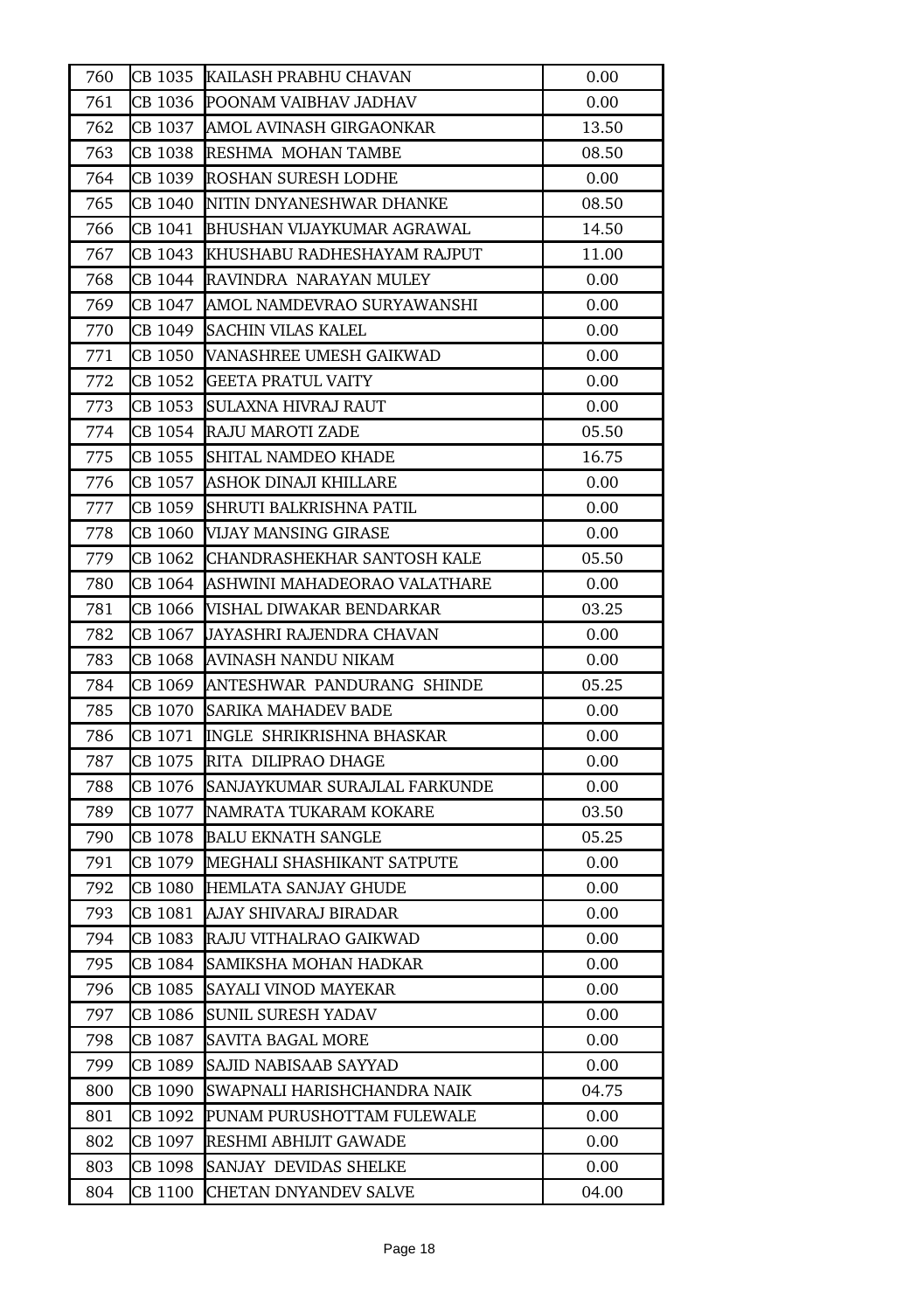| 805 |         | CB 1101 PRADIP SADASHIV JANGAM      | 0.00   |
|-----|---------|-------------------------------------|--------|
| 806 |         | CB 1102 SACHIN LAHU BANSODE         | 0.00   |
| 807 |         | CB 1103 KOMAL RAJENDRA DHANORKAR    | 08.25  |
| 808 | CB 1104 | <b>IJYOTI VISHWANATH MORANKAR</b>   | 0.00   |
| 809 |         | CB 1105 DEEPAK SURESH NALAVADE      | 0.00   |
| 810 |         | CB 1106 SACHIN JAGANNATH PARAB      | 0.00   |
| 811 |         | CB 1107 WISHAL SIDDHARTH KAMBLE     | 11.75  |
| 812 |         | CB 1108 KALPANA BALU WAGHMARE       | 0.00   |
| 813 |         | CB 1110 KAVITA TARACHAND JADHAV     | Absent |
| 814 | CB 1111 | YOGESH HARISHCHANDRA MHASKAR        | 0.00   |
| 815 |         | CB 1114 CHETAN MANOHARRAO DESHMUKH  | 0.00   |
| 816 |         | CB 1116 SUDARSHAN SHRINIVAS MORE    | 09.75  |
| 817 |         | CB 1117 YOGITA UDDHAORAO MOHURLE    | 11.25  |
| 818 | CB 1118 | ANJALI SANDU BHUME                  | 0.00   |
| 819 |         | CB 1120 ROHIT JAYANT KOLI           | 0.00   |
| 820 |         | CB 1121 MRUNMAYI MAHESH SHETE       | 02.00  |
| 821 |         | CB 1122 KHANDERAO DHONDIBA HAKE     | 0.00   |
| 822 |         | CB 1123 GITANJALI KAKASAHEB PATIL   | Absent |
| 823 |         | CB 1124 PRIYANKA NITIN MORE         | 02.75  |
| 824 |         | CB 1125 MAHESH DADASAHEB KHADE      | 0.00   |
| 825 |         | CB 1126 DIKSHA RAMDAS DANGE         | 0.00   |
| 826 | CB 1127 | ALTAB SHAPHUDDIN SHAIKH             | 0.00   |
| 827 |         |                                     |        |
|     | CB 1128 | NEHA NARENDRARAO BURADE             | Absent |
| 828 |         | CB 1129 KALYANI AJABRAO ARGADE      | Absent |
| 829 |         | CB 1131 NAMRATA ROSHAN PANGERKAR    | 0.00   |
| 830 | CB 1132 | GAJANAN KISHANRAO JADHAV            | 0.00   |
| 831 |         | CB 1133 NIKHIL SHIVAJI SAVEKAR      | 0.00   |
| 832 | CB 1134 | <b>PRAMOD NAMDEV WARUNGASE</b>      | 0.00   |
| 833 | CB 1136 | <b>SANDEEP RAMDAS KAMBLE</b>        | 0.00   |
| 834 | CB 1137 | SHIVRAJ RAOSAHEB KADAM              | 0.00   |
| 835 | CB 1138 | DINESHKUMAR DIGAMBARRAO DAHE        | 0.00   |
| 836 | CB 1139 | RACHANA ASHOK PARDESHI              | 11.75  |
| 837 | CB 1140 | SAYLEE SURYAKANT CHAVAN             | 11.25  |
| 838 | CB 1141 | MEGHA ANIL CHASKAR                  | 0.00   |
| 839 | CB 1142 | AJAYSINHA ASHOK LINGADE             | 0.00   |
| 840 | CB 1144 | <b>RAVI ANANTRAO BHISEKAR</b>       | 0.00   |
| 841 | CB 1145 | <b>MANOJ MOHAN MORE</b>             | 0.00   |
| 842 | CB 1146 | OMKAR SHANKAR PORE                  | 05.25  |
| 843 |         | CB 1147 TASLIMKHAN NAWABKHAN PATHAN | 02.00  |
| 844 |         | CB 1149 NILAM VYANKAT WAVHALE       | 0.00   |
| 845 | CB 1151 | VIJAY TUKARAM GAWADE                | 0.00   |
| 846 | CB 1152 | SHRIKANT BABURAO KHAMBE             | 0.00   |
| 847 | CB 1153 | NAYANA AMBADAS BAHE                 | 0.00   |
| 848 | CB 1154 | VARSHARANI MANOHAR SUTAR            | 03.75  |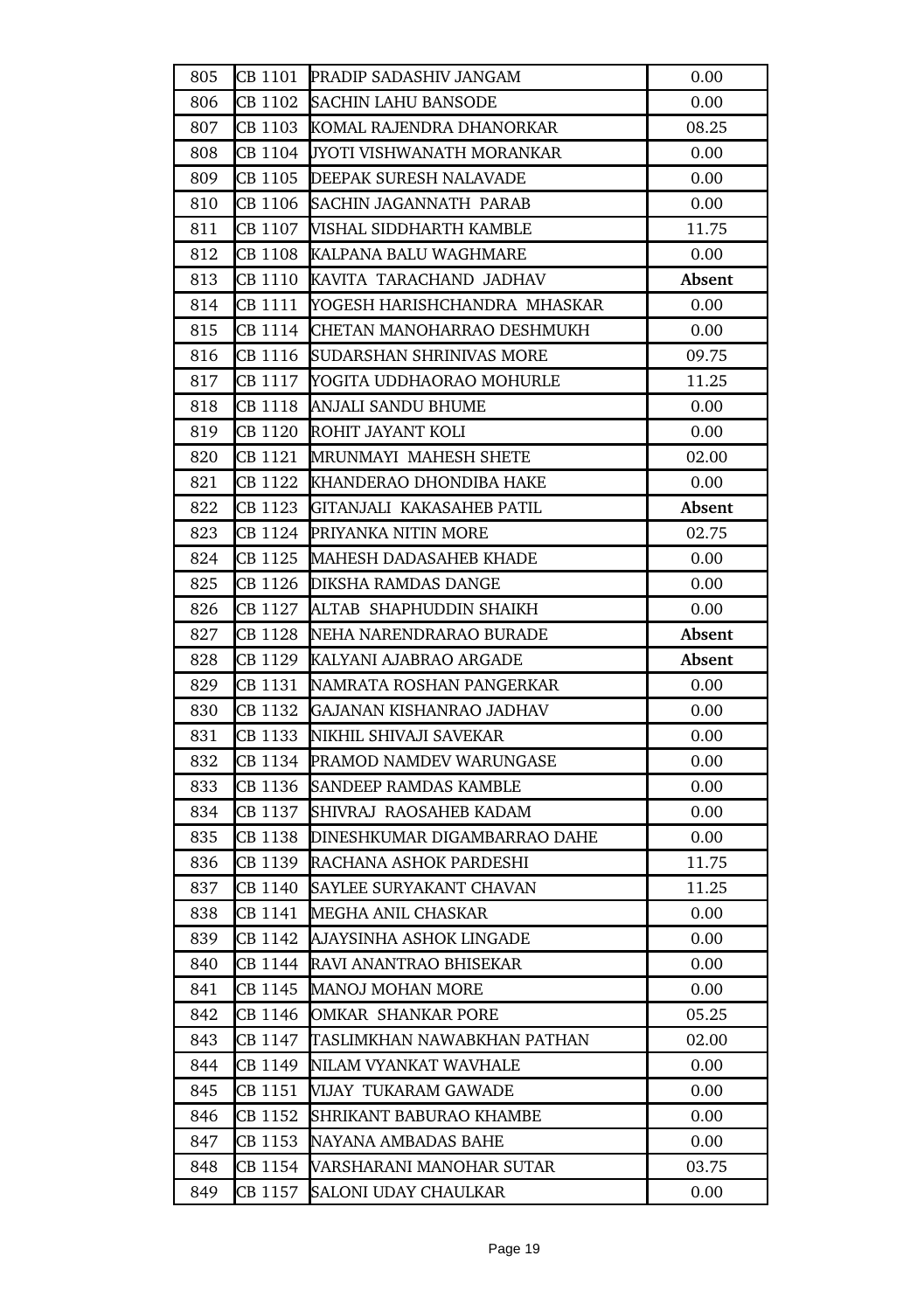| 850 | CB 1158 | MADHURI SURYABHAN KHADSE              | 0.00   |
|-----|---------|---------------------------------------|--------|
| 851 |         | CB 1159 WAISHALI NANDKUMAR GORAD      | 0.00   |
| 852 |         | CB 1161 ADESH PUNDALIK GONDHALI       | 0.00   |
| 853 | CB 1162 | <b>AVINASH ASHOK SALUNKHE</b>         | 0.00   |
| 854 |         | CB 1164 PRATIK ANNA SINALKAR          | Absent |
| 855 | CB 1165 | <b>SACHIN ANIL SAKHARE</b>            | 04.25  |
| 856 |         | CB 1166 MONALI RAMDAYAL RAWATE        | 0.00   |
| 857 | CB 1167 | SHITAL DAMODAR VERULKAR               | 0.00   |
| 858 | CB 1168 | MEENAL UTTAM GAMRE                    | 0.00   |
| 859 |         | CB 1170 TRUPTI SHIVDAS KUBAL          | 0.00   |
| 860 |         | CB 1171 ASHISH DWARKAPRASAD DOYE      | 02.75  |
| 861 |         | CB 1175 SANDHYALI JAGDISH DEULKAR     | 0.00   |
| 862 | CB 1176 | <b>PRATHAMESH VILAS CHAVAN</b>        | 0.00   |
| 863 | CB 1177 | <b>ANANT BALASAHEB DHERE</b>          | 10.75  |
| 864 | CB 1179 | SUVIDHA RAVINDRA KUMBHAR              | 0.00   |
| 865 |         | CB 1182 WISHWAS JANARDHAN CHAPKE      | 0.00   |
| 866 |         | CB 1183 RAFIK BUDDHU NAURANGABADI     | 0.00   |
| 867 | CB 1184 | <b>SHIVSHANKAR VITTHALRAO BALLORE</b> | 11.75  |
| 868 | CB 1185 | SWAPNIL KISHOR MENDHE                 | 01.00  |
| 869 |         | CB 1187 WARAD SANJAY SALVI            | 0.00   |
| 870 |         | CB 1189 AMOL HIRAJI MAGAR             | 0.00   |
| 871 | CB 1191 | SNEHA UDAYABHAN TEMBHURNE             | 0.00   |
| 872 | CB 1193 | <b>SWAPNIL RAMDAS MAGRE</b>           | 0.00   |
| 873 | CB 1194 | <b>SAMPADA KEDAR DALVI</b>            | 0.00   |
| 874 |         | CB 1195 YOGESH DATTATRAYA MANE        | 0.00   |
| 875 |         | CB 1196 SIDDHARTH RAMRAO WANKHADE     | 0.00   |
| 876 |         | CB 1197 HEMA PRALHAD GUJAR            | 0.00   |
| 877 | CB 1198 | MAYUR SANJAY SATWALE                  | 12.50  |
| 878 | CB 1199 | <b>INILESH SHRAVAN YESANSURE</b>      | 14.75  |
| 879 |         | CB 1200 PRAVIN RAOSAHEB SIRSAT        | 0.00   |
| 880 | CB 1201 | <b>SAGAR MANIKRAO SATWALE</b>         | 0.00   |
| 881 | CB 1208 | MINAL NAMDEORAO KAPLE                 | 0.00   |
| 882 | CB 1209 | AMOL PRALHADRAO JAMPALKAR             | 0.00   |
| 883 | CB 1210 | PRUTHWIRAJ TATYASAHEB KHOT            | 07.00  |
| 884 | CB 1211 | ROHITKUMAR PITAMBAR GOSAVI            | 0.00   |
| 885 | CB 1212 | KANCHAN SADANAND PATIL                | 03.25  |
| 886 | CB 1213 | <b>ABOLI AMIT GHADI</b>               | Absent |
| 887 | CB 1214 | VAISHALI KISHANRAO PAIKRAO            | 0.00   |
| 888 | CB 1216 | AKASH AMBADAS RATHOD                  | 0.00   |
| 889 | CB 1217 | DEVANAND VASUDEO BHATKAR              | 0.00   |
| 890 | CB 1219 | RAHUL MURLIDHAR GODE                  | 12.25  |
| 891 | CB 1221 | MEENA AVDHUTRAO DHENGEKAR             | 0.00   |
| 892 | CB 1222 | DURGESH RAVINDRAJI PAWDE              | 01.50  |
| 893 | CB 1223 | POOJA GAJANAN MHATRE                  | 0.00   |
| 894 | CB 1224 | SANDHYA KIRAN SURVE                   | 02.00  |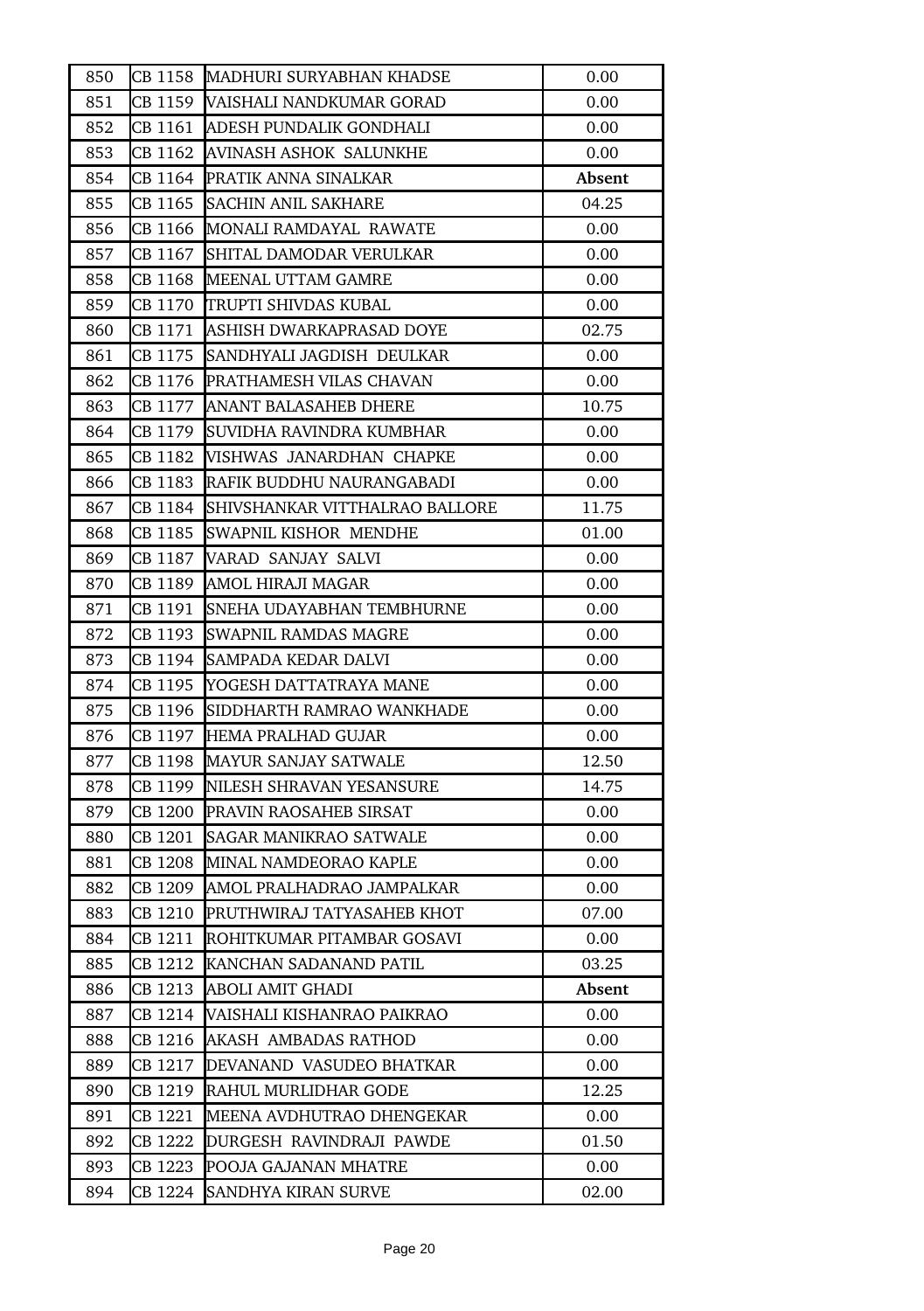| 895 | CB 1225 | NITA SHRINIWAS CHANMAL                  | 02.25  |
|-----|---------|-----------------------------------------|--------|
| 896 |         | CB 1226  UPASNASINGH ASHOKKUMAR CHAUHAN | 0.00   |
| 897 | CB 1228 | <b>SNEHAL PANDIT PATIL</b>              | 04.25  |
| 898 | CB 1230 | RAKESH SOPAN WANI                       | 0.00   |
| 899 | CB 1233 | <b>ANUSHREE ANAND ADSULE</b>            | 02.75  |
| 900 |         | <b>CB 1234 MANGALA ANANT APAKARE</b>    | 14.75  |
| 901 | CB 1235 | GAURI GAURAV PANDHARKAME                | 01.75  |
| 902 | CB 1236 | RAJESH GOPAL GAIKWAD                    | 0.00   |
| 903 | CB 1237 | YOGESH DIGAMBAR LINGAYAT                | 0.00   |
| 904 | CB 1238 | <b>SMITA KRISHNARAO LANJE</b>           | 0.00   |
| 905 |         | CB 1240 RAHUL SADANAND POWAR            | 10.25  |
| 906 |         | CB 1241 SACHIN CHANDRAKANT WAGH         | Absent |
| 907 |         | CB 1243 PRIYANKA RAJENDRA KADAM         | 11.50  |
| 908 | CB 1245 | TUKARAM SHIVAJI TUREKAR                 | 0.00   |
| 909 | CB 1246 | NITIN DADA PATIL                        | 0.00   |
| 910 |         | CB 1247 PRIYA DEVIDAS SURYAWANSHI       | 0.00   |
| 911 |         | CB 1249 YOGESH MURLIDHAR NAGWE          | 04.50  |
| 912 |         | CB 1250 RESHMA ANANT RANE               | 12.25  |
| 913 | CB 1253 | PRAKASH VIKASRAO MAHAJAN                | 02.00  |
| 914 |         | CB 1254 ASHWIN UTTAM BORSE              | 08.75  |
| 915 |         | CB 1255 RAJASHREE VIJAY HULAGE          | 06.75  |
| 916 | CB 1256 | LAXMAN RAVINDRA SAWANT                  | 0.00   |
| 917 | CB 1257 | SUPRIYA BHAJANDAS KANHEKAR              | 04.50  |
| 918 | CB 1258 | <b>PALLAVI NARAYAN WANKHEDE</b>         | 0.00   |
| 919 |         | <b>CB 1259 AJIT SHAMRAO SATPUTE</b>     | 12.00  |
| 920 |         | CB 1262 NAVANATH ANANDA RANKHAMBE       | 0.00   |
| 921 |         | CB 1263 ASHUTOSH HAIBATRAO NARHARE      | 04.00  |
| 922 | CB 1264 | <b>SANCHIT SADANAND PATIL</b>           | 04.25  |
| 923 | CB 1265 | <b>KALPESH ANANT TANDEL</b>             | 11.00  |
| 924 | CB 1266 | RAJESH SHIVAJI KAMBLE                   | 04.75  |
| 925 | CB 1267 | <b>SANKET GOPALRAO DESHPANDE</b>        | 0.00   |
| 926 | CB 1268 | <b>DIKSHA SANDESH GODBOLE</b>           | 0.00   |
| 927 | CB 1269 | PADMAJA ANIL KESARKAR                   | 01.00  |
| 928 | CB 1272 | <b>DIPTI SUNIL KULKARNI</b>             | 09.00  |
| 929 | CB 1273 | SADIYA MOHD FAIZ MUJAWAR                | 0.00   |
| 930 | CB 1275 | <b>INITIN SURYABHAN TEKADE</b>          | 0.00   |
| 931 | CB 1277 | SWATI SHRIKRUSHNA MORE                  | 0.00   |
| 932 | CB 1278 | <b>VAIBHAV GAUTAM PAWAR</b>             | 0.00   |
| 933 |         | CB 1279 DEODATTA SHIRISH DHUMNE         | 11.25  |
| 934 | CB 1280 | MAHESH SHASHIKANT CHAVAN                | 04.75  |
| 935 | CB 1282 | <b>ESHWAR LOTAN PATIL</b>               | 04.25  |
| 936 | CB 1283 | MADHURI DADHRATH GAWARI                 | 0.00   |
| 937 | CB 1284 | <b>SWARA PANKAJ PATIL</b>               | 0.00   |
| 938 | CB 1285 | MITHILA SURENDRA HALDANKAR              | 0.00   |
| 939 | CB 1287 | RUBINA ISMAIL TADVI                     | 06.50  |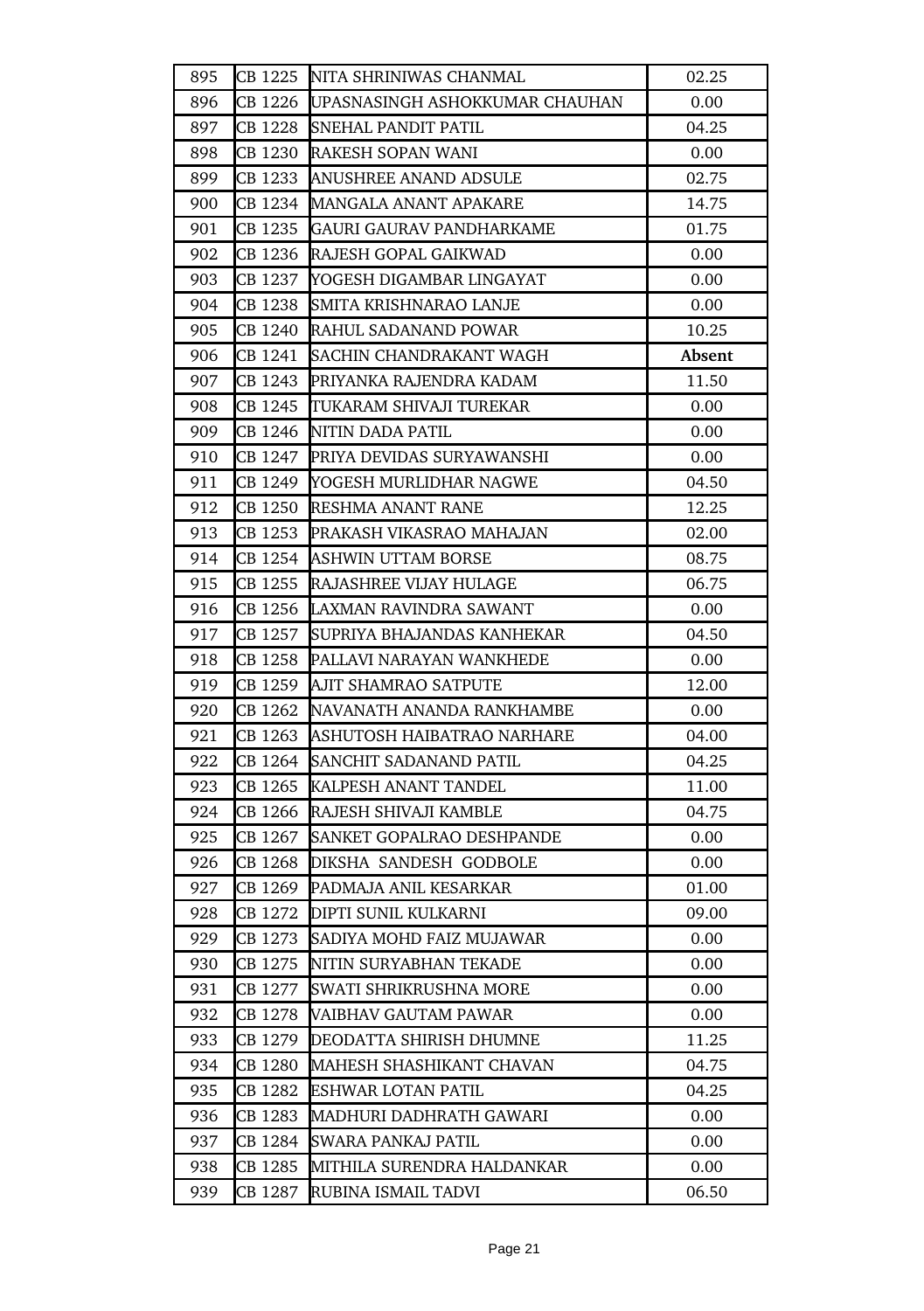| 940 | CB 1289 | KUNDAN RAMBHAU DUBE                  | 0.00   |
|-----|---------|--------------------------------------|--------|
| 941 |         | CB 1290 TANUJA RAMESH GOPALE         | 0.00   |
| 942 |         | CB 1291 PRIYANKA MOHAN GAIKWAD       | 04.50  |
| 943 | CB 1292 | ABHIJIT MOHAN PENDKALKAR             | 08.50  |
| 944 | CB 1293 | <b>VIKAS PARMESHWAR MHASKE</b>       | 0.00   |
| 945 |         | CB 1297 ANKITA ANANT PATIL           | 0.00   |
| 946 |         | CB 1298  SUCHIT SANJAYRAO KUMBHARKAR | 0.00   |
| 947 |         | CB 1300 GANESH SITARAM CHOUGULE      | 0.00   |
| 948 | CB 1301 | ANKITA RAHUL TAMBE                   | 0.00   |
| 949 |         | CB 1305 TEJASHRI UMESH RANE          | 0.00   |
| 950 |         | CB 1308 KALPESH KAMLAKAR PATIL       | 0.00   |
| 951 |         | CB 1309 JYOTI GAUTAM KOLEKAR         | 02.25  |
| 952 | CB 1310 | <b>SUSHMA ATMARAM HUMANE</b>         | 04.00  |
| 953 |         | CB 1312 CHETAN VIJAY SURAVKAR        | 0.00   |
| 954 |         | CB 1314 AKSHAY KISHOR DALAVI         | Absent |
| 955 |         | CB 1315 AYESHA MAHIBUB SHAIKH        | 02.25  |
| 956 |         | CB 1316 PRADIP MOHAN SATPUTE         | Absent |
| 957 |         | CB 1317 AMOL JANARDHAN MASKE         | 04.25  |
| 958 | CB 1318 | <b>SHRADDHA SUNIL DEVKAR</b>         | 0.00   |
| 959 | CB 1319 | <b>JYOTNSA VILAS HOOD</b>            | 0.00   |
| 960 |         | CB 1321  SADHANA PANKAJ KULABKAR     | 15.25  |
| 961 | CB 1323 | ANIKET NARAYAN DHANORKAR             | 0.00   |
| 962 |         | CB 1324 RUPALI GANGARAM SONAVANE     | 10.75  |
| 963 | CB 1325 | <b>VISHNU CHANDRAKANT KOKARE</b>     | 0.00   |
| 964 |         | CB 1326 SEEMA SUHAS MAYNAK           | 0.00   |
| 965 |         | CB 1328 DHANSHRI UDAY AHIRRAO        | 0.00   |
| 966 | CB 1329 | ANKITA VITTHAL PAWAR                 | 09.75  |
| 967 |         | CB 1330 PRIYA RATNAKAR WARE          | 0.00   |
| 968 | CB 1331 | PRAMOD NARAYAN PATIL                 | 0.00   |
| 969 |         | CB 1335 MITHUN KRISHNA GAONKAR       | 0.00   |
| 970 | CB 1336 | ABHAY SUNIL JOSHI                    | 08.50  |
| 971 | CB 1337 | MAHESH SUDHAKAR NEELAM               | 0.00   |
| 972 | CB 1338 | <b>VIVEK RAMDAS METANGE</b>          | 0.00   |
| 973 | CB 1339 | <b>CHETAN SAKHARAM TIRGUL</b>        | 05.75  |
| 974 |         | CB 1340 ASHIFALI MEHAMUDALI SAYYED   | 0.00   |
| 975 | CB 1341 | VIKRANT SHIVAJI THORAT               | 0.00   |
| 976 | CB 1342 | <b>KIRAN SOPAN GORDE</b>             | 0.00   |
| 977 | CB 1343 | SWAPNIL SHASHIKANT KHANDAR           | 0.00   |
| 978 | CB 1344 | <b>SACHIN TUKARAM THORAT</b>         | 0.00   |
| 979 | CB 1347 | DILIP ASHOK BANDGAR                  | 0.00   |
| 980 | CB 1348 | PRASHANT AJABRAO WANKHADE            | 0.00   |
| 981 | CB 1350 | SHAKTI HIRAMAN KANDE                 | 05.75  |
| 982 | CB 1351 | AMOL PRABHU MUNDHE                   | 02.50  |
| 983 | CB 1352 | NITIN VIJAY SHROTE                   | 06.25  |
| 984 | CB 1353 | SUNIL BALU MALI                      | 03.00  |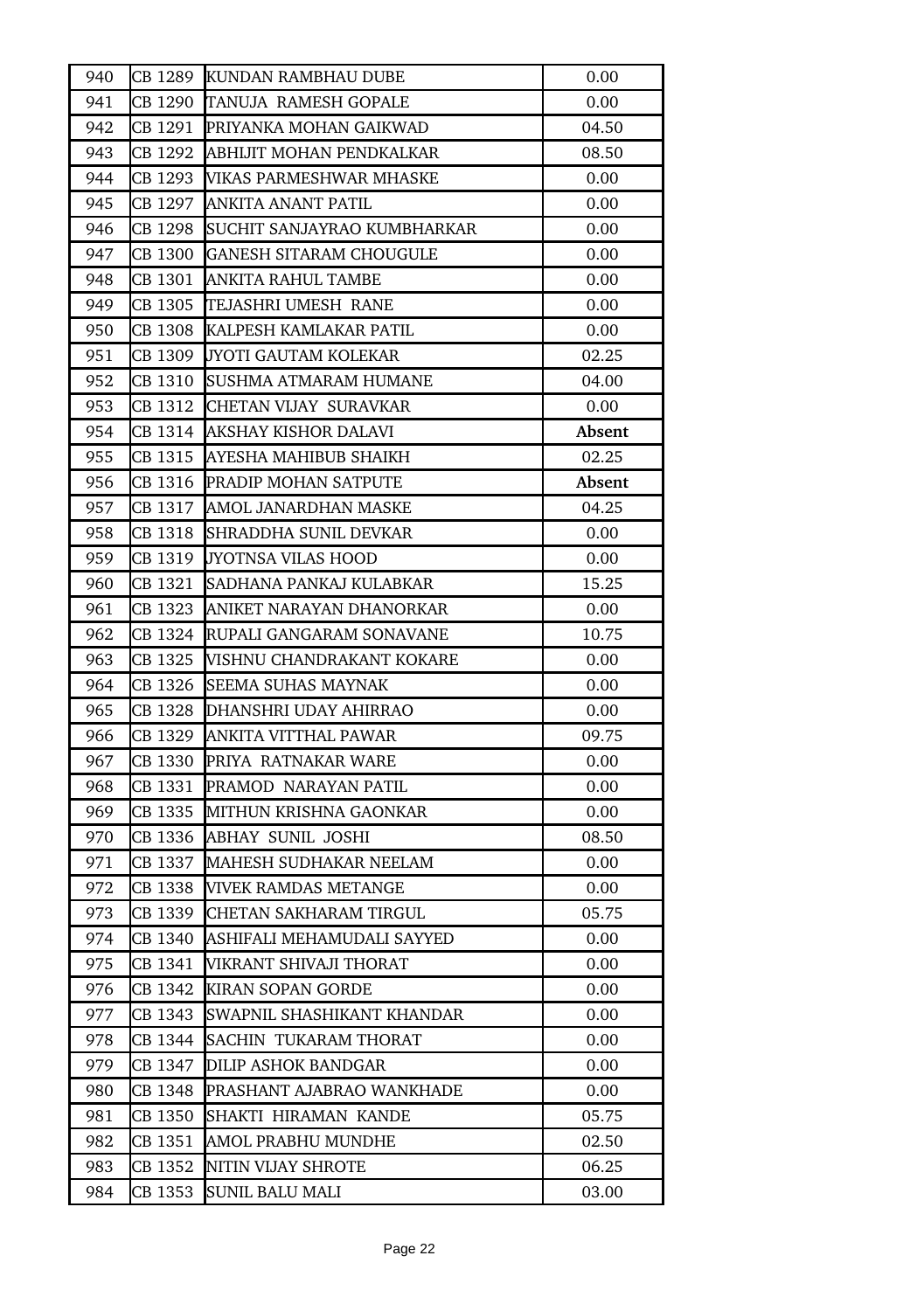| 985  |         | CB 1355 DHANANJAY GOVINDRAO LAGAD         | 0.00   |
|------|---------|-------------------------------------------|--------|
| 986  |         | CB 1358 DINESH ARUN DHOTE                 | 01.75  |
| 987  |         | CB 1359  WAISHNVI RATNAKAR KASABEKAR      | 07.75  |
| 988  | CB 1361 | <b>BALASAHEB ASHROBA GAWALI</b>           | 10.00  |
| 989  |         | CB 1362 JAYESHKUMAR VINAYAK GAWANDE       | 0.00   |
| 990  | CB 1363 | RAVINDRA GULABRAO BANTE                   | 01.25  |
| 991  |         | CB 1364 WIVEK ANANTA MADKE                | 0.00   |
| 992  |         | CB 1366 PRADNYA DATTU WAGHAMARE           | 11.75  |
| 993  | CB 1367 | <b>SUNITA GANESH IDHATE</b>               | 0.00   |
| 994  | CB 1368 | UTTAM DASHARATH BOTE                      | 0.00   |
| 995  |         | <b>CB 1369 KAVITA RAJARAM GAIKWAD</b>     | Absent |
| 996  |         | CB 1370 SHUBHAM SAHEBRAO WARHADE          | 0.00   |
| 997  | CB 1372 | PATHAN AKABARKHA SIKANDRAKHA              | 0.00   |
| 998  | CB 1373 | MAGDUM RASULSAB MANGRULE                  | 0.00   |
| 999  | CB 1374 | <b>SWATI PRAKASH CHAVAN</b>               | 0.00   |
| 1000 |         | CB 1375 SHUBHAM ARVIND SHENDE             | 06.25  |
| 1001 |         | CB 1376 RAJASHREE SHARADCHANDRA WADEKAR   | 03.75  |
| 1002 |         | <b>CB 1378 UMESH DATTATRAYA CHINCHANE</b> | 0.00   |
| 1003 |         | <b>CB 1380 KHASERAO PRATAPRAO DESAI</b>   | 0.00   |
| 1004 | CB 1382 | <b>GANESH TUKARAM DAHIPHALE</b>           | 03.25  |
| 1005 |         | <b>CB 1383 WAISHALI MACCHINDRA GHULE</b>  | 0.00   |
| 1006 | CB 1384 | AMIT SUDHAKAR HIWARALE                    | 07.25  |
| 1007 | CB 1385 | <b>RUSHESH MANOHAR BORULE</b>             | 0.00   |
| 1008 | CB 1386 | AMOL SUKHADEORAO BOLE                     | 08.00  |
| 1009 |         | CB 1390 VARSHA SHRAVAN TAYDE              | 0.00   |
| 1010 |         | <b>CB 1391 SARIKA NIRANJANRAO MENDHE</b>  | 0.00   |
| 1011 |         | CB 1392 MINAKSHI NARAYAN TARALKAR         | 0.00   |
| 1012 | CB 1394 | SMITA RAVINDRA MATHKAR                    | 0.00   |
| 1013 | CB 1396 | HANMANT RANGOJI NARWADE                   | 0.00   |
| 1014 | CB 1397 | UMESH VALMIK RATHOD                       | 0.00   |
| 1015 | CB 1398 | ASHWINI SHANTARAM BAMBALE                 | Absent |
| 1016 | CB 1399 | <b>GANESH MILU KOKANI</b>                 | Absent |
| 1017 | CB 1402 | <b>PRITI PREMSING PAWAR</b>               | 0.00   |
| 1018 | CB 1403 | NATHA SHRIPAT NANNAWARE                   | 0.00   |
| 1019 | CB 1405 | <b>PRAFUL KRISHANARAO MOHITE</b>          | 0.00   |
| 1020 | CB 1406 | JYOTSNA SHAILESH BENDKHALE                | 01.25  |
| 1021 | CB 1407 | <b>MONICA DEEPAK BAVRE</b>                | 0.00   |
| 1022 | CB 1408 | DARSHANA DEEPAK SHINDE                    | 0.00   |
| 1023 | CB 1409 | <b>MAYUR RAMDAS BAMBLE</b>                | Absent |
| 1024 | CB 1410 | SACHIN SAKHARAM LOHAKARE                  | 0.00   |
| 1025 | CB 1411 | SUSHMA SITARAM WASTRE                     | 0.00   |
| 1026 | CB 1413 | NITESH SHRAVAN WAGHMARE                   | 0.00   |
| 1027 | CB 1414 | DHARMENDRA MADHUKAR JADHAV                | 06.50  |
| 1028 | CB 1415 | LALITA SOMNATH BAVISKAR                   | 06.00  |
| 1029 | CB 1416 | NISHA CHETAN WAGHMARE                     | 04.50  |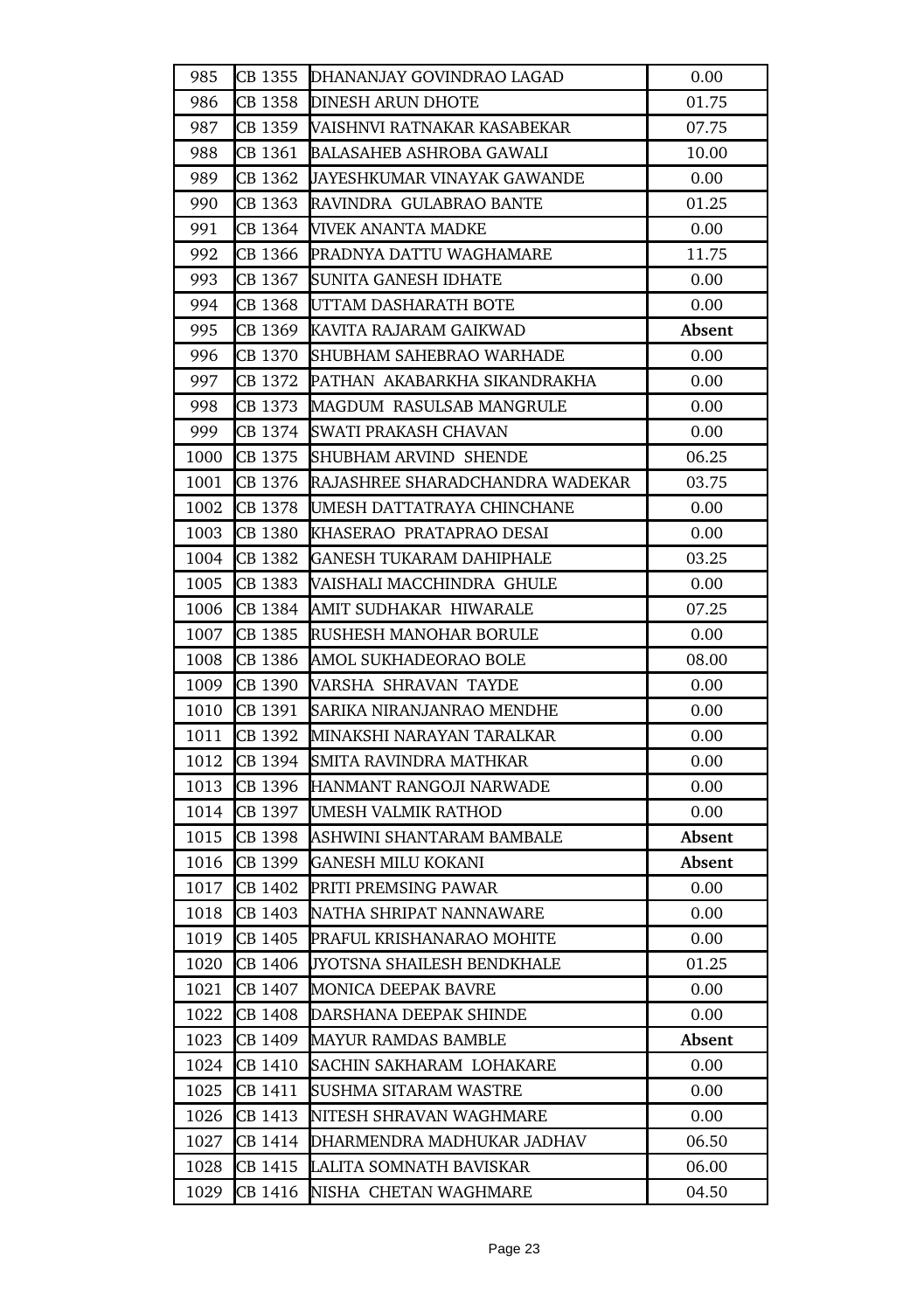| 1030 |         | <b>CB 1417 PRADNYA VIJAY BONDE</b>           | 0.00   |
|------|---------|----------------------------------------------|--------|
| 1031 |         | CB 1418 POOJA HARIOM PANDE                   | 0.00   |
| 1032 |         | <b>CB 1419 YOGITA KASHINATH LOHAKARE</b>     | 0.00   |
| 1033 |         | CB 1420 RUPALI SACHIN SHINDE                 | 0.00   |
| 1034 |         | CB 1421 GEETANJALI GOPALRAO KALE             | 0.00   |
| 1035 | CB 1422 | NITESH NIVRUTTI TAPASE                       | Absent |
| 1036 |         | <b>CB 1423 ABHIJIT DIPAKRAO BHELKAR</b>      | 0.00   |
| 1037 |         | <b>CB 1424 ANURADHA VISHVAMBARRAO TAK</b>    | 0.00   |
| 1038 | CB 1426 | <b>DINESH GOVIND MORE</b>                    | 0.00   |
| 1039 |         | <b>CB 1429 RAKESH KRUSHNAKANT PANDE</b>      | 0.00   |
| 1040 |         | CB 1430 JAYA LALA PATOLE                     | 0.00   |
| 1041 |         | CB 1434 SHYAM DAGDU PARDE                    | 0.00   |
| 1042 |         | <b>CB 1437 DEEPALI DINESH DHUMAL</b>         | 04.00  |
| 1043 |         | <b>CB 1438 RAJESHWAR VITTALRAO SINGATWAD</b> | 0.00   |
| 1044 |         | CB 1439 NIMA SAMBHAJI CHAVAN                 | 0.00   |
| 1045 | CB 1441 | MAHESH KAILASH KHAMBAT                       | 0.00   |
| 1046 |         | ICB 1442 ISARIKA SHAMSUNDAR MUTYAL           | 0.00   |
| 1047 |         | CB 1446 SURAJ PRABHAKAR RAJURWAR             | 12.00  |
| 1048 | CB 1447 | SUVARNA SACHIN DASWADIKAR                    | 0.00   |
| 1049 | CB 1448 | <b>JAYSHREE BABURAO KHADE</b>                | 0.00   |
| 1050 |         | CB 1449 NILESH HANUMANT WAGH                 | 0.00   |
| 1051 |         | CB 1453 MRUNMAYEE MORESHWAR AMBULKAR         | 0.00   |
| 1052 | CB 1454 | <b>SUPRIYA UTTAMRAO INGOLE</b>               | 0.00   |
| 1053 | CB 1456 | <b>SUCHITA ASHOK NAVALE</b>                  | 07.50  |
| 1054 |         | CB 1457 DINESH NINAJI MOREY                  | 14.25  |
| 1055 |         | <b>CB 1458 RAGHVENDRA GIRDHAR CHAUBEY</b>    | 0.00   |
| 1056 |         | CB 1460 YOGITA MOHAN PARAB                   | 0.00   |
| 1057 | CB 1462 | PRIYA VILAS JAWADE                           | 0.00   |
| 1058 | CB 1463 | <b>JAYESH PARSHURAM PAGDHARE</b>             | 0.00   |
| 1059 | CB 1464 | <b>CHETAN EKNATH WAGHMARE</b>                | 06.25  |
| 1060 | CB 1465 | GAJANAN KACHARU PAWAR                        | 0.00   |
| 1061 | CB 1467 | NILIMA EKNATH NIKAM                          | 0.00   |
| 1062 | CB 1468 | <b>SANDREP APPASO NIKAM</b>                  | 0.00   |
| 1063 | CB 1469 | SWAPNALI SURESH MHASKAR                      | 06.50  |
| 1064 | CB 1471 | KISHOR PANDURANG MALI                        | 0.00   |
| 1065 | CB 1472 | SANDEEP ANANDRAO GONARKAR                    | 0.00   |
| 1066 | CB 1473 | VISHAL LAXMAN SAKPAL                         | 02.75  |
| 1067 | CB 1475 | AMOL MAHIPATI TONAPE                         | 0.00   |
| 1068 | CB 1476 | REKHA SAHEBRAO PAWAR                         | 0.00   |
| 1069 | CB 1477 | KAILASH MAROTI CHANDSURE                     | 0.00   |
| 1070 | CB 1478 | <b>GOMAJI MANOHAR SHRAWANE</b>               | 04.75  |
| 1071 | CB 1479 | AKSHAYKUMAR VIJAYKUMAR BHALERAO              | 0.00   |
| 1072 | CB 1480 | VAIBHAV SHARAD LAD                           | 0.00   |
| 1073 | CB 1481 | MAHENDRAKUMAR RAJARAM PAIKRAO                | 01.50  |
| 1074 | CB 1482 | SHALINI DATTATRAY KADTAN                     | 12.00  |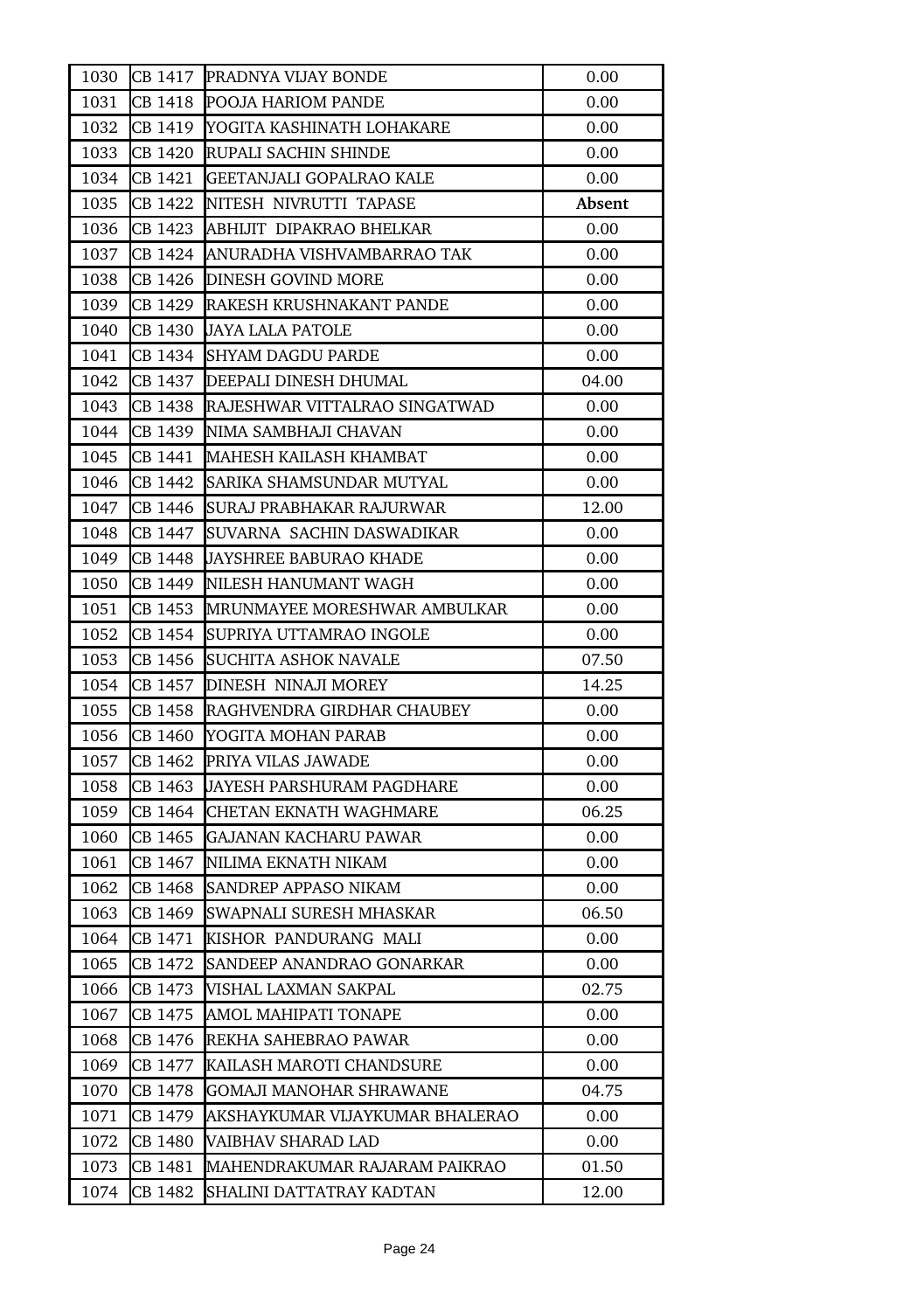| 1075 |         | CB 1483 HIRALAL BHOJRAM MESHRAM            | 0.00   |
|------|---------|--------------------------------------------|--------|
| 1076 |         | CB 1484 MADHURI ASHOK BAVASKAR             | 07.75  |
| 1077 |         | CB 1485 KALYANI KRISHNA ADAWADE            | 02.75  |
| 1078 | CB 1486 | <b>JAKIR PATHAN MUSALMAN</b>               | Absent |
| 1079 |         | CB 1488 AJABSING SHAYSING PATIL            | 0.00   |
| 1080 |         | CB 1489 RUPALI BABURAO NARWADE             | 09.75  |
| 1081 |         | CB 1491 POOJA LOMESH BOROLE                | 02.75  |
| 1082 |         | CB 1492 MINAL MANOHARRAO AMBULKAR          | 01.75  |
| 1083 |         | CB 1493 SUSHILKUMAR GAUTAM KAMBLE          | 0.00   |
| 1084 |         | CB 1494 KAVITA KASHINATH BAVISKAR          | 0.00   |
| 1085 |         | CB 1495 SWATI BHAGWAN GAIGOL               | Absent |
| 1086 |         | <b>CB 1496 BHAGYASHRI MADHUKAR KHARATE</b> | 11.00  |
| 1087 |         | CB 1497 SUNIL PRALHAD VIDHATE              | 14.50  |
| 1088 |         | CB 1501 SANCHITA SAMIR TAWADE              | 04.25  |
| 1089 |         | CB 1504 NAMITA MADHUKAR KANADE             | 0.00   |
| 1090 |         | CB 1506 RASHMI DAMODHAR DESHMUKH           | 0.00   |
| 1091 |         | CB 1507 PRIYA MADHUKARRAO KAMBLE           | 0.00   |
| 1092 |         | CB 1509 POOJA SHASHIKANTO SATPUTE          | 0.00   |
| 1093 |         | CB 1510 SHRUTI SUDHAKAR KARLEKAR           | 0.00   |
| 1094 |         | CB 1514 PRAVIN VITTHAL MAHAJAN             | Absent |
| 1095 |         | CB 1515 SHUBHANGI ASHOKRAO NANDANWAR       | 0.00   |
| 1096 |         | CB 1516 SWARA SWAPNIL MORE                 | Absent |
| 1097 |         | CB 1520 AMOL VINAYAK INGLE                 | 07.00  |
| 1098 | CB 1521 | JAYESH MANISHANKAR DIWALKAR                | 0.00   |
| 1099 |         | <b>CB 1522 KAILASH ASHOKRAO KHANAPURE</b>  | 05.25  |
| 1100 |         | CB 1524 YOGITA SHRIKANT KADAM              | 0.00   |
| 1101 |         | CB 1526 PRAVIN SAMPAT GHORPADE             | 0.00   |
| 1102 | CB 1527 | SANGDEEP ASHOK PAIKRAO                     | 0.00   |
| 1103 | CB 1528 | <b>PRADEEP ASHOKRAO SALVE</b>              | 01.75  |
| 1104 | CB 1530 | <b>SWATI DIGAMBAR SURVE</b>                | 03.50  |
| 1105 | CB 1531 | <b>PRADIP RAMESH LONDHE</b>                | 04.75  |
| 1106 | CB 1533 | AMOL DHARMA DARADE                         | 0.00   |
| 1107 | CB 1534 | SAVITA VASANTRAO PATIL                     | 0.00   |
| 1108 | CB 1535 | ASMITA UMAKANT MAHALINGE                   | 0.00   |
| 1109 | CB 1536 | <b>SHRUTIKA RAMDAS BHILARE</b>             | 0.00   |
| 1110 | CB 1537 | ASHOK BHAGAWANRAO KHUPSE                   | 0.00   |
| 1111 |         | CB 1539 KIRAN AMRUT CHAVAN                 | 0.00   |
| 1112 | CB 1540 | AJAY DAYARAM SATPAISE                      | 11.00  |
| 1113 | CB 1541 | <b>SWAPNIL SHRIRAM BUNDE</b>               | 09.75  |
| 1114 | CB 1543 | SNEHAL SURAJ SALUNKHE                      | 0.00   |
| 1115 | CB 1544 | YASHODHAN BHALCHANDRA ANAVAKAR             | 13.00  |
| 1116 | CB 1549 | RANI SOPAN SHINDE                          | Absent |
| 1117 | CB 1550 | PORNIMA KETAN PACHARNE                     | 0.00   |
| 1118 | CB 1551 | <b>SHRIRAM SAHEBRAO WANKHEDE</b>           | 0.00   |
| 1119 | CB 1552 | SNEHA SURESH CHAVAN                        | 0.00   |